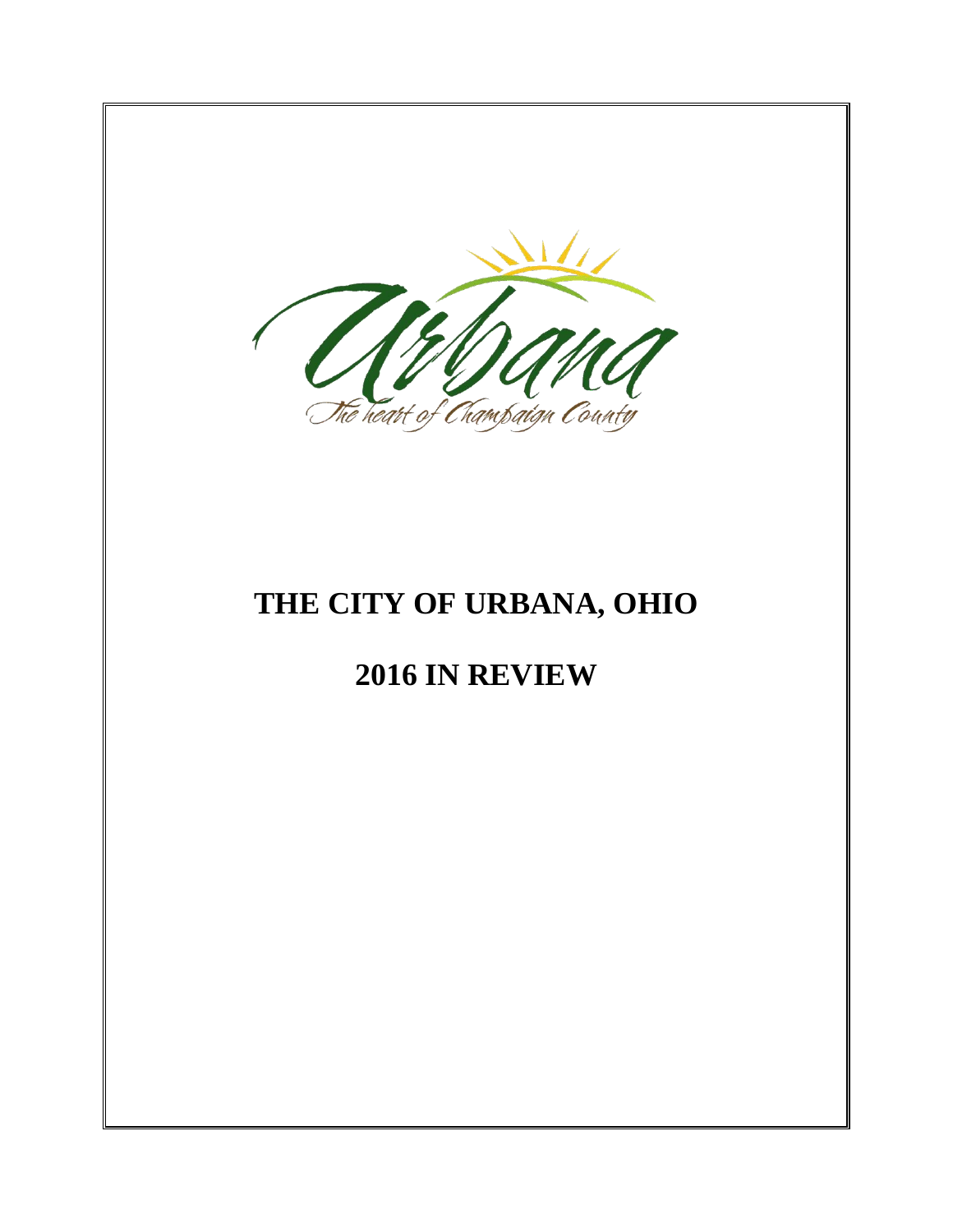# **TABLE OF CONTENTS**

## **Title** Cemetery Engineering Finance Fire & EMS **Human Resources** Law Office Park & Recreation Police **PUBLIC WORKS**  $W_{\text{other}}$  $\overline{C}$

| <b>VV</b> area |  |
|----------------|--|
|                |  |
| <b>Street</b>  |  |
| Technology     |  |
|                |  |

## Page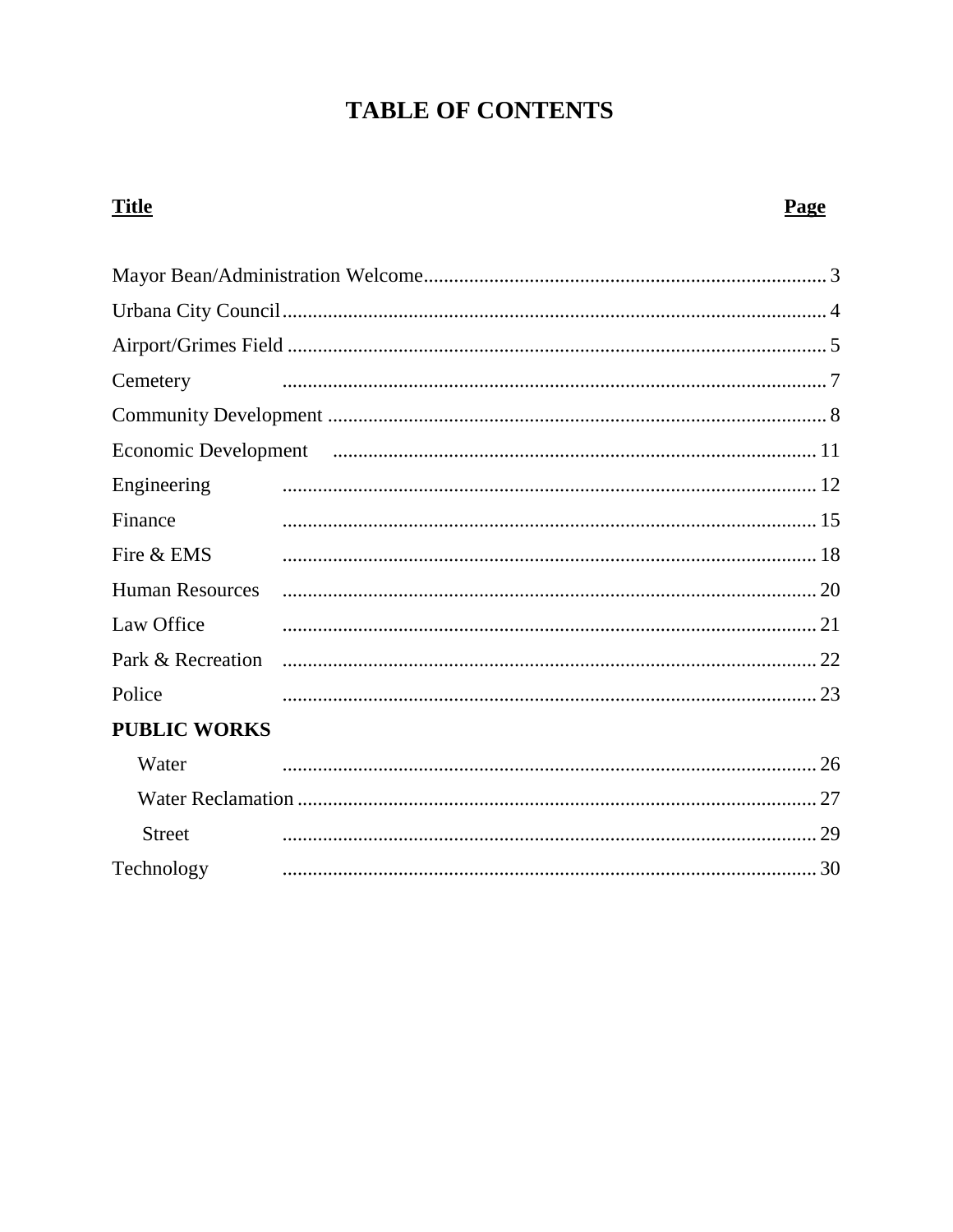

205 S. Main Street Urbana, Ohio 43078 http://www.urbanaohio.com 937-652-4300

Dear Citizens of Urbana,

It's hard to believe, but we are in the midst of starting a new year. Reflecting on the events of the past twelve months may cause some to pause and wonder, "where did the time go?" and at the same time, marvel at what has taken place in the last 12 months. Preparing for 2016, many hoped for life to slow down and allow for events in our lives to become more predictable, but unfortunately that's not how things work. As much as we might like, our lives are full of change and our attitudes are framed, not by the events themselves, but rather how we react to them.

For a number of reasons, we can look back on 2016 as a year that set the stage for the future. It was filled with new opportunities for the City and through a concerted effort and dedication of every employee in every division of the city, it was also a year filled with a number of success stories. Working collaboratively with local businesses, the County and the Urbana City School District, we continue to build the community our families and neighbors expect and deserve.

From the onset, city staff focused on specific areas throughout the community that provide the basis to address a few of our biggest challenges — infrastructure and economic growth. The new Water Reclamation Facility became fully operational early in 2016. Final plans and securing rights-of-way for the U.S. Route 36 enhancement, east of Berwick Drive were completed in preparation for an early 2017 bid process, with construction targeted for the 3<sup>rd</sup> and 4<sup>th</sup> quarter of 2017. Another water tower refurbishment, the Gwynne Street tower, moved us another step closer to completing the comprehensive plan to assure the city has adequate water storage and system functionality. Final plans for the Urbana School District's new High School complex and the expansion of the Pre-K thru 8 campus on South U.S. Route 68 were approved.

With the CEP becoming more established, a variety of sound opportunities for new investments in the community were realized. The redevelopment of the former Q3 JMC, Inc. brownfield property on Miami Street moved closer to reality as City Council approved the County's transfer of the property to the city late in the year. Marysville based, Memorial Health, announced the expansion of their Urbana operation, with construction anticipated to begin in the Spring of 2017. A number of other initiatives have been started and will become realities in the new year.

As productive as 2016 was, we cannot rest on our successes, but rather continue to identify new opportunities to further establish Urbana as "The best kept secret in the Miami Valley". Looking ahead, I'm confident 2017 will truly be a special year as we start fresh and continue to aim high. I believe in a year from now we'll be looking back on one of the most productive years in recent history.

Sincerely,

Bill Bean -- Mayor **Kerry Brugger** – Director of Administration

*"You have to do your own growing no matter how tall your grandfather was." – Abraham Lincoln*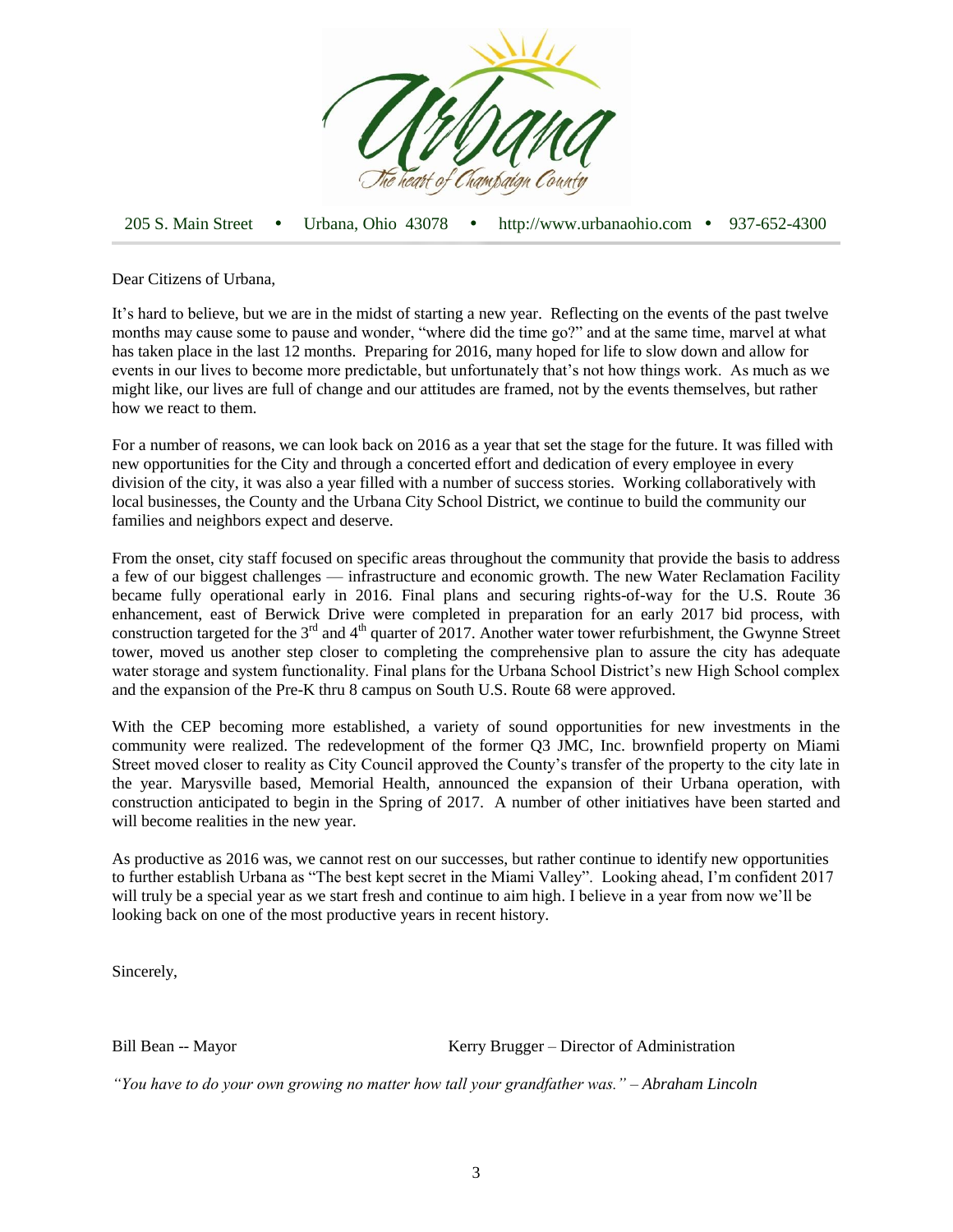# **Urbana City Council**

#### Dear Citizens,

Urbana City Council meets on the 1st and 3rd Tuesday of every month at 6:00 p.m. in the courtroom of the city building. The administration may call 'special meetings' or 'work sessions' as needed and are usually held on the 4th Tuesday of the month. All meetings are open to the public and the public is encouraged to attend the meetings to address concerns to the council members or the administration. Council meetings are recorded for viewing on Youtube.

The current city council members include:  $1<sup>st</sup>$  Ward, the southwest part of town, Eugene Fields, (937-653-8063);  $2<sup>nd</sup>$  Ward, the southeast part of town, Cledis Scott (937-484-3580);  $3<sup>rd</sup>$  Ward, the northeast part of town, Dwight Paul (937-207-8736);  $4^{\text{th}}$  Ward, the northwest part of town, Ray Piper (937-869-0806); at-large, representing the entire town, Doug Hoffman (937-508-8739), Tony Pena (937-215-7920) and Pat Thackery (937-408-3459). The president of Urbana City Council is Marty Hess (937- 652-1525). Council and president terms are four years. All terms are staggered. The president of council presides over all meetings and has no vote unless to break a tie vote of council. The president of council becomes 'acting mayor' in the mayor's absence or if the mayor is unable to perform the duties of mayor. City council members hire a council clerk and the clerk records all regular meetings, keeps all records in the council office and files all council legislation. All this information is stated in the Urbana City Charter, which is available both online and hard copy in the council office.

The duties of Urbana City Council are to legislate the laws of the city and appropriate the annual budget of the city. The city charter requires council have three 'readings' of all laws passed, but can suspend the rules of council and pass certain legislation with less readings. The city council also reviews all recommendations from the Planning Commission before they can become law. All legislation is approved by the law director. The mayor is required to present to city council an annual budget for approval. Each council member is assigned to different departments to review the budget requests. By charter the budget should be approved by December for the following year. The administration is allowed to spend monies needed in emergencies for the safe operation of the city, then report to council.

All residents of the city are encouraged to attend the council meetings to learn firsthand how your government works, state concerns and personally meet your elected officials.

Sincerely,

Marty

Marty Hess President, Urbana City Council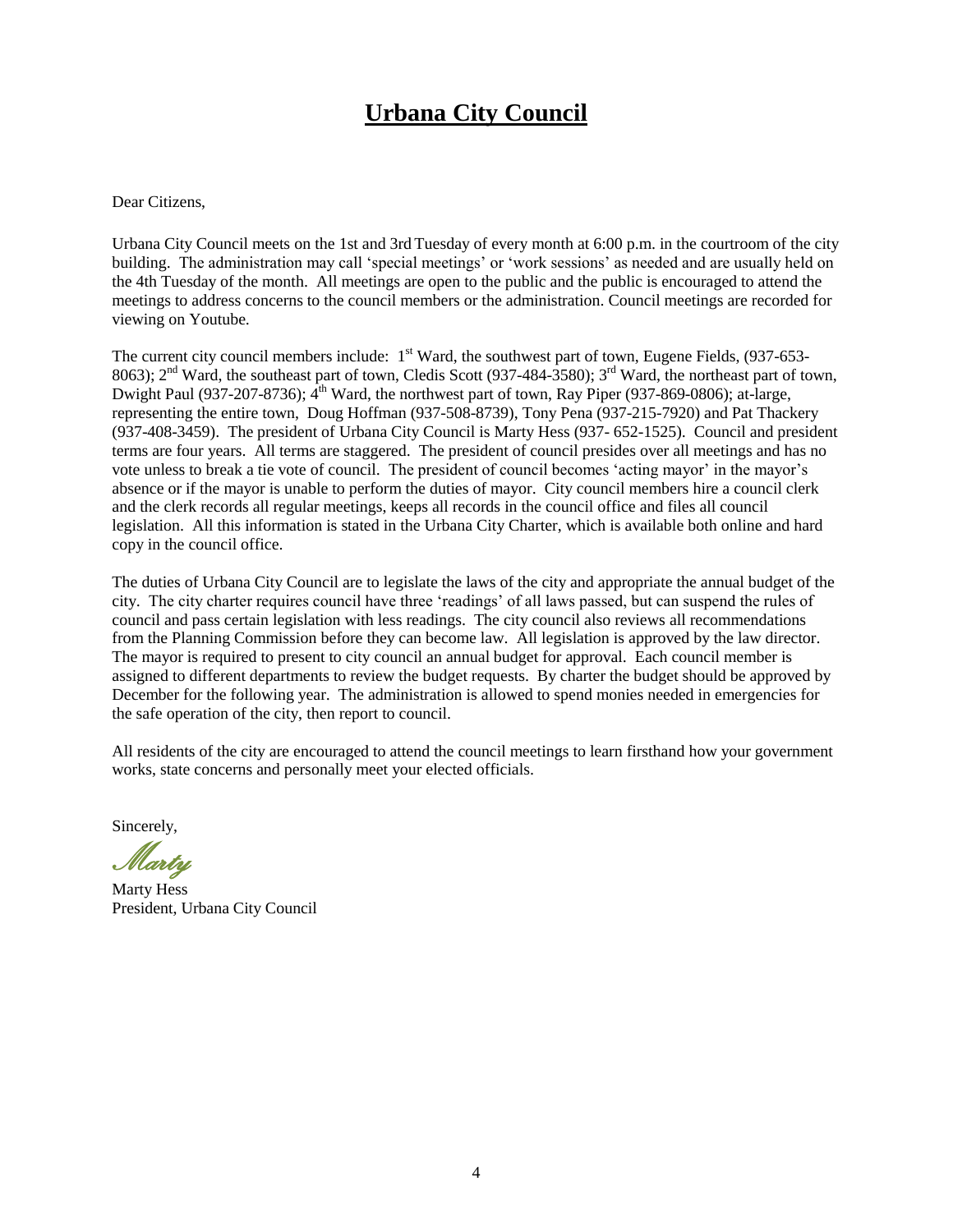# **Airport Grimes Field**

### **Major Events/Projects:**

#### **Overview**

- Grimes Field is a general aviation airport located one mile north of Urbana, Ohio on Route 68. Major facilities include a 4,400' runway with full parallel taxiway. Operations are supported by a GPS approach with vertical guidance and AWOS III weather reporting. Grimes Field is owned and operated by the City of Urbana, but the Airport is self-supporting, receiving no money from the City's General Operating Fund.
- Grimes Field is managed by 1 Full-time city employee,1 part-time associate responsible for grounds maintenance, and 1 contracted part-time maintenance associate.
- Grimes Field is included in the National Plan of Integrated Airport Systems and a member of the National Aviation Heritage Area.
- Grimes Field is home to several on-airport businesses, including: Miami Valley Hospital's Careflight, Mad River Air Flight Instruction and Charter, W  $&$  W Aviation Maintenance, the Champaign Aviation Museum, the Grimes Flying Lab Museum, and the Airport Café. Services include a General Aviation Terminal building, Fuel Sales, Hangar Rental, Flight Instruction, Charter Operations, and light Aircraft Maintenance.
- Currently there are 55 aircraft based at Grimes Field. We are in the process of re-building a B17 bomber at the Champaign Aviation Museum.

#### **Economic Impacts**

Grimes Field, along with its related events have an economic impact equivalent to 56 full time jobs with an annual payroll of \$1,038,600, equaling \$3,407,500 in output. (\*data from ODOT aviation study)

#### **2016 Highlights:**

- Military Appreciation Day with moving Vietnam Wall Memorial. Attendance included: 12 different helicopter types, 21 warbirds, 40+ military land vehicles, 5,000+ people at the airshow and 10,000+ people visited the Vietnam Wall Memorial. Champaign County Pilots Association served over 700 Pancake Breakfasts, rides included Hueys, Cobras, C-47s, T-28s.
- $\bullet$  July  $4<sup>th</sup>$  Precision Exotics Lamborghini and Ferrari rides, Sierra Aeronautics Helicopter Rides, Dewey Davenport Bi-Plane Rides, Rotary Club Chicken BBQ, Champaign County Arts Council sponsored Phil Dirt & The Dozers, Rotary Club sponsored fireworks to finish the day. Chance of rain kept attendance down, but those who did attend had a great time.
- Sept  $18<sup>th</sup>$  Blessing of the Aircraft. Bishop Binzer from Cincinnati performed the blessing, after arriving by aircraft, chauffeured by Martha Lunken. Gerry Fritz provided bag pipe music for the occasion.
- 2016 Fuel Sales totaled 49,206 gallons, an increase of 3.3% from 2015
- Terminal Parking Lot resurfaced, and restriped
- AWOS lightning strike caused major damage to the AWOS, repaired and returned to service
- Retired debts for Grimes hangar doors and FuelMaster Jet Fuel Delivery System installation
- Executed hangar lease addendums and did Annual Inspection of all hangars for Aviation compliance.
- Coordinated all annual preventative maintenances, license renewals, regulatory inspections

Champaign Aviation Museum held many events, including: Annual Gala, 2<sup>nd</sup> Annual Army Air Force Remembrance Day, Annual 401st Bombardment Group Reunion, hosted Chinese TV program visit and many private events (weddings, receptions, etc.)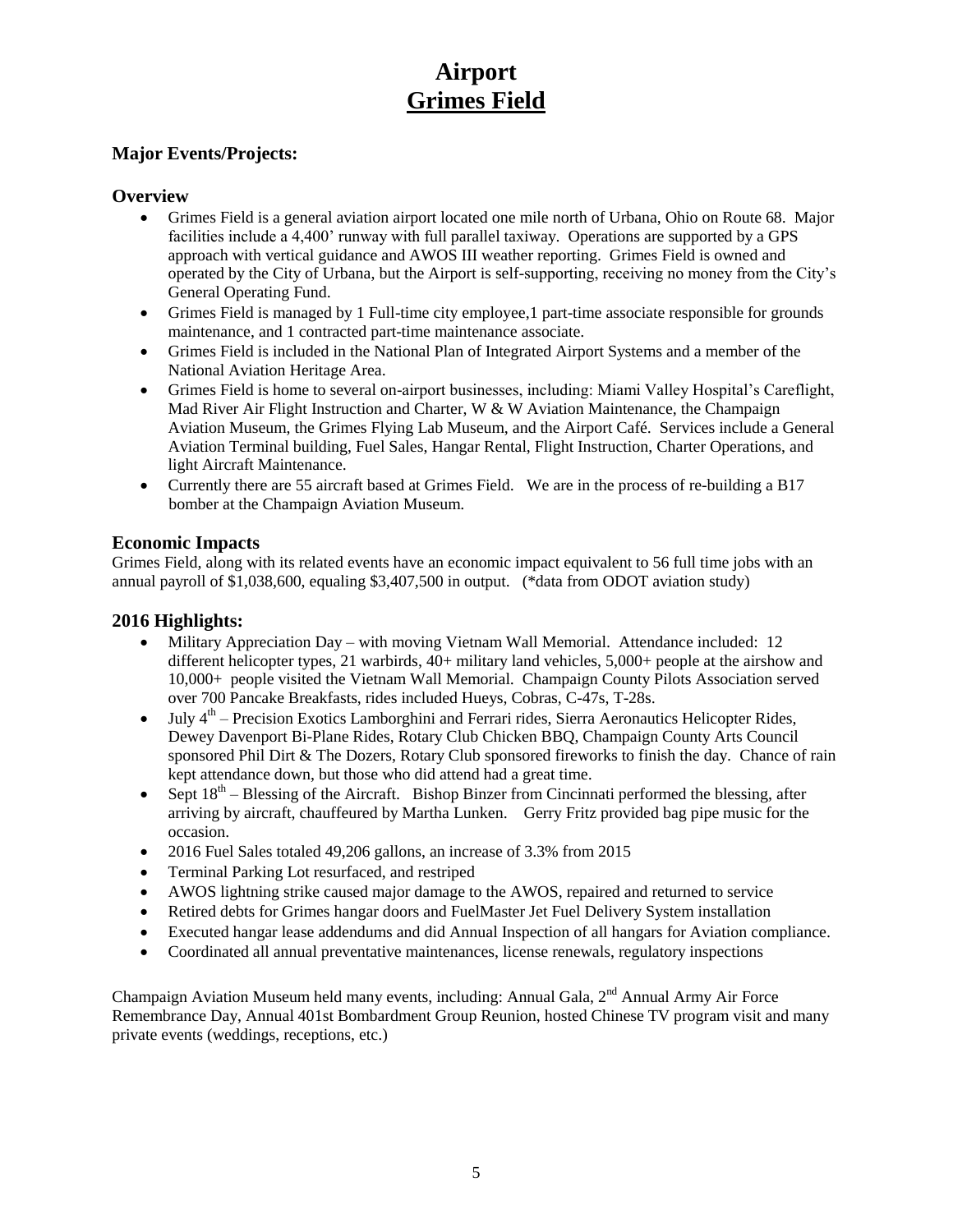### **Sharing Our Vision for 2017 and Beyond:**

- Pursue growth and improvements maintaining Grimes Field as a destination airport in the region
- Hangars are full with 25 names on waiting list, follow-up on additional hangar installations
- Bring additional aviation related businesses to Grimes (electronics, paint, interior, museums)
- $\bullet$  Investigate cost saving measures digitalization / LED lighting / alternative methods of operations
- Update Airport Layout Plan for next  $20 25$  years
- Implement live online video broadcast of airport activities
- Coordinate with Champaign Aviation Museum on future expansion.
- Collaborate with Stantec, consultant to Grimes Field, to develop future vision of terminal building (roof requires immediate attention)
- Maintain programs and events to enhance community outreach.

#### **2017 Events**

- April 15/16 Gathering of B-25s Doolittle Raid Commemoration
- May 20 Young Eagles Rally
- June 17 Military Appreciation Day Honoring All Veterans featuring 'Eyes of Freedom Memorial'
- $\bullet$  July 4<sup>th</sup> Independence Day Celebration
- August 17/18 MERFI presents a Barnstorming Festival
- Sept 22/24 Balloon Festival/Rally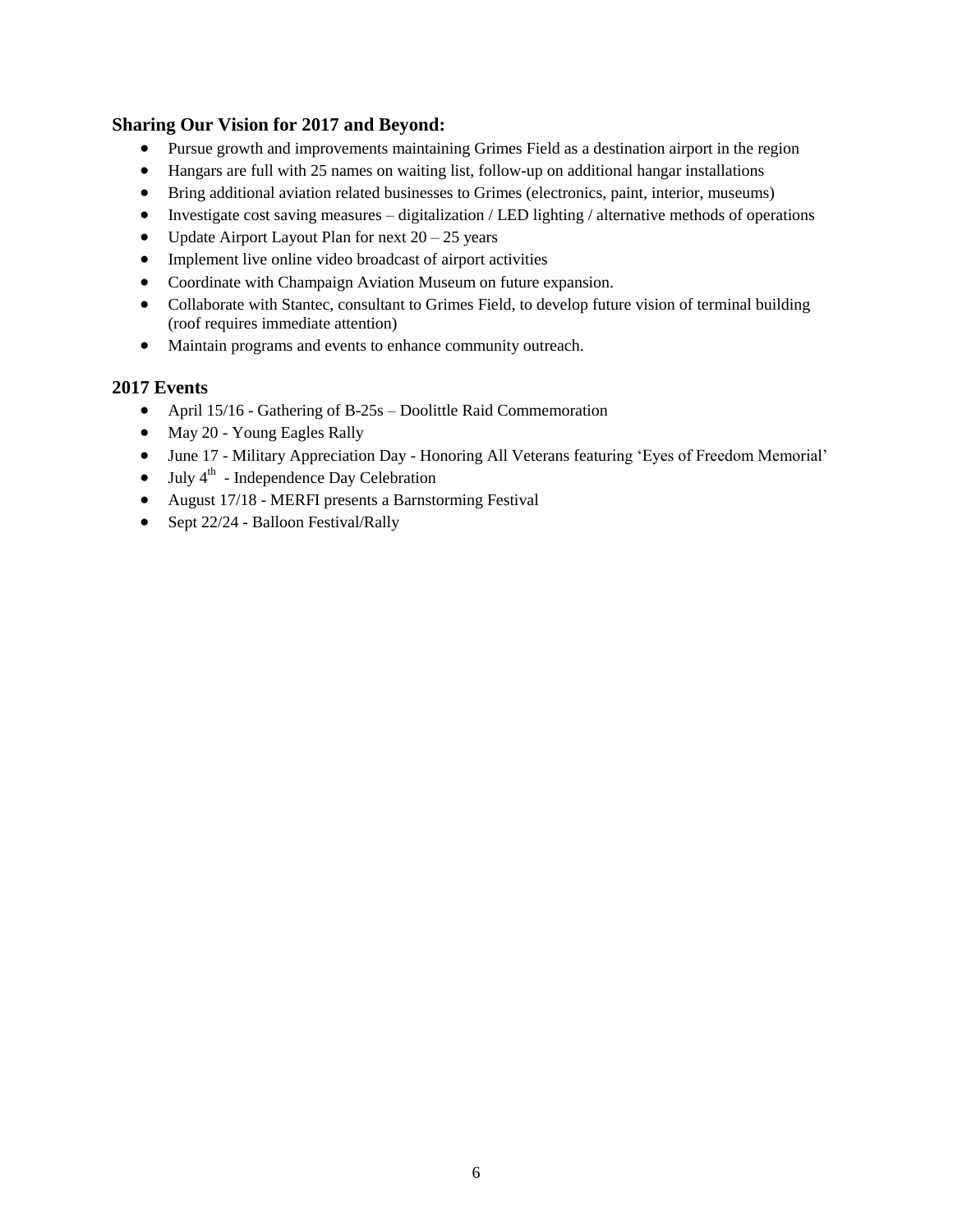# **Cemetery**

Oak Dale Cemetery, formerly known as Greenwood Cemetery, was dedicated on July 19, 1856. Through the efforts of numerous community members and city officials, Oak Dale Cemetery celebrates its 161st year!

*"There is a natural sentiment in the bosom of man, as a general rule, strong in his proportion to his cultivation and refinement, that after life's silver cord has been loosed, his resting place may be in some quiet, sequestered retreat…." (Excerpt from 1907 Oak Dale Cemetery Handbook; page 12)*

#### **2016 Activity Summary:**

Introducing the newly formed Oak Dale Cemetery Board; consisting of five (5) members with two (2) alternates. The first meeting was held in October 2016, with monthly meetings held every third Thursday at 3:00 p.m. in the Municipal Building.

#### **215: Cemetery Operating Fund Purpose: Cemetery operations**

| Revenue                    | \$151,543.00  |
|----------------------------|---------------|
| Expense                    | \$155,144.98  |
| Increase/Decrease(-)       | $-$ \$3601.98 |
| <b>Ending Fund Balance</b> | \$7875.90     |

#### **805: Cemetery Trust Fund**

**Purpose: Accounts for the earnings and care of various trust accounts**

| Revenue                    | \$423.33    |
|----------------------------|-------------|
| Expense                    | \$2113.56   |
| Increase/Decrease(-)       | $-$1690.23$ |
| <b>Ending Fund Balance</b> | \$13,083.08 |

#### **835: Cemetery Mausoleum Trust**

**Purpose: Earnings to be used to supplement cemetery general operating expenses**

| Revenue                    | \$56,816.00 |
|----------------------------|-------------|
| Expense                    | \$50,375.00 |
| Increase/Decrease(-)       | \$6441.00   |
| <b>Ending Fund Balance</b> | \$10,517.49 |

#### **850: Cemetery Trust Principle Purpose: Funds donated for perpetual care**

| Revenue                    | \$0         |
|----------------------------|-------------|
| Expense                    | \$0         |
| Increase/Decrease(-)       | \$0         |
| <b>Ending Fund Balance</b> | \$88,381.62 |

- Work toward building the efficiency of bookkeeping and information preservation.
- Continue to engage the newly formed Oak Dale Cemetery Board.
- Continue to seek methods of cost effective grounds maintenance.
- Improve and preserve plot information through available grant opportunities.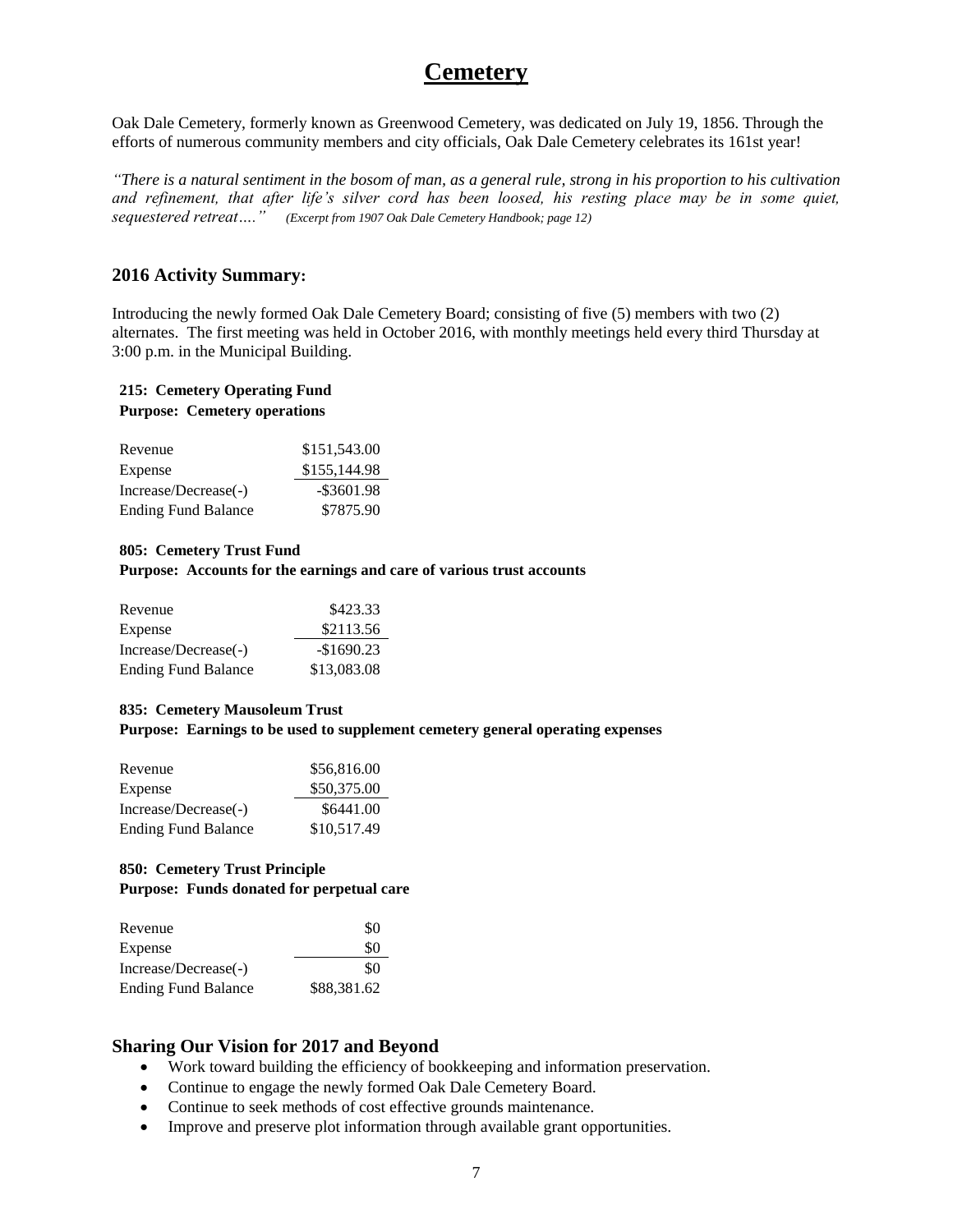# **Community Development**

The Community Development Division includes the functions of the Zoning Division. In addition, this division provides support to the Engineering Division in several areas. This division also works collaboratively with the Director of the Champaign Economic Partnership. The key functions of the Community Development Division include the following areas of focus:

- 1) Seek, acquire, and administer grants or low interest loans that improve and develop the infrastructure of the community or result in overall community betterment.
- 2) Foster economic growth through business retention, expansion, and attraction.
- 3) Plan for future redevelopment and development that is sustainable, compatible, attractive, and of the highest quality.
- 4) Regulate land use and permit development in accordance with city ordinances.
- 5) Keep the city clean and protect public health and welfare.

### **Division Staffing**

In 2016, Doug Crabill remained as Community Development Manager on a full time basis, and Dan Shover remained as Code Enforcement Officer on a part time basis. Adam Moore was promoted to full time status as the Zoning Officer in October of 2016.

In addition, the work of staff in the Community Development Division is supplemented by Downtown Design Review Board, Planning Commission, Board of Zoning Appeals, and Board of Nuisance Appeals.

#### **Zoning Division Activity Summary:**

- 171 Permits were issued in 2016
	- $\circ$  Zoning Permits = 57
	- $\circ$  Right-of-Way Permits = 27
	- o Fence Permits = 29
	- o Temporary Sign Permits = 26
	- $\circ$  Sign Permits = 30
	- $\circ$  Floodplain Permits = 1
	- $\circ$  Pool Permit = 1
	- o Total associated fees collected \$10,689.38

#### **Downtown Design Review Board:**

- Downtown Design Review Board reviewed a total of twenty-two (22) applications.
- Multiple signs were reviewed for businesses opening or relocating within the downtown.
- Roxy's Hair Studio relocated from 213 Scioto Street to the former Chamber of Commerce building at 113 Miami Street.
- Carriage House Salon opened at the former Roxy's Hair Studio location at 213 Scioto Street.
- Kerr Farm Sip & Paint, an art studio, opened at 124 South Main Street at the northwest corner of South Main Street and West Market Street.
- Streamline Design and Print, a graphic design and printing business, opened at 223 North Main Street.
- Michael Major, downtown building owner, replaced the rear windows along the alleyway at 113 North Main Street.
- Fireflye Electronics Restoration opened at 231 North Main Street.
- Creative Foundations opened an office at 22 Monument Square as an extension of their existing space in the 300 Block of North Main Street.
- Thompson, Dunlap, and Heydinger, LTD., a Bellefontaine law firm purchased and renovated the building at 18 Monument Square for the location of a new Urbana office.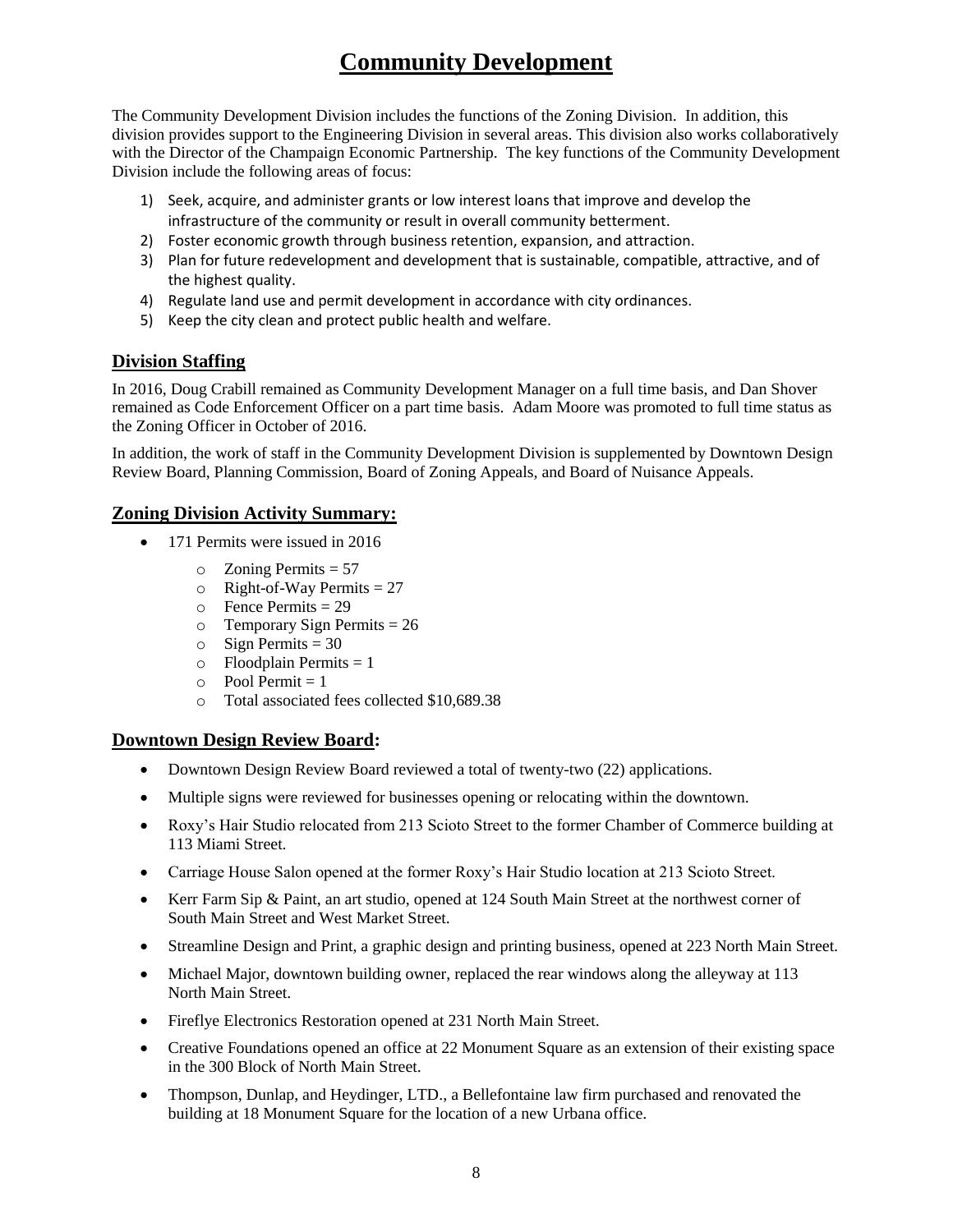- Tompkins and Ellis Co. LPA, Attorneys and Counselors at Law, completed the exterior renovation of their office at 121 South Main Street that was previously approved by the Downtown Design Review Board in late 2015.
- Bootstrap & Co. Creative Studios, a design and branding company, opened a new office at 112 South Main Street.

#### **Planning Commission:**

- Planning Commission reviewed a total of thirty (30) applications.
- Multiple signs were reviewed for businesses opening, remodeling, or relocating within the city.
- A new Sprint store opened at 682 Scioto Street.
- Habitat for Humanity constructed a new home and attached garage for a client at 218 Harmon Avenue on land that was acquired from the City of Urbana.
- Another condo was constructed in the uncompleted section of the Bon Air Condominium development.
- Jim Inskeep Construction constructed two additional condos at the incomplete Lightway Condominium development on West Light Street.
- A third Edward Jones office opened in the City of Urbana at Scioto Square Shopping Center.
- Marco's Pizza opened inside the Wal-Mart store in the space that was previously occupied by a Subway restaurant.
- J&J Schlaegel, Inc. purchased the building formerly owned and occupied by the Champaign County Board of Development Disabilities on US 36 East. This building was renovated and new signage was installed for the new home for J&J Schlaegel, Inc. and McKeever's Excavating.
- The Champaign County Board of Development Disabilities relocated to a remodeled space in Patrick Plaza.
- Mary Rutan Hospital relocated its Urbana Clinic to a newly remodeled space at 1880 East US Hwy 36.
- Mercy Health rebranded Mercy Well Child Pediatrics at 204 Patrick Avenue as Urbana Family Medicine and Pediatrics with expanded services at that location.
- Kentucky Fried Chicken on Patrick Avenue was remodeled inside and out with a new exterior color scheme and appearance.
- All Star Self Storage on US Route 68 South was granted approval for another self-storage building on their premises.
- Two small additions were approved and permitted for Johnson Welded Products and Solvaira Solutions (International Fiber).
- Permitting for the new Urbana High School building was completed and construction started at the site.
- Rittal Corporation expanded and renovated the guard shack at the entrance to their facility.
- The former Siemens facility on Dellinger Road was demolished and secured by newly installed fencing.
- Healthcare developer, HPlex, was granted site plan approval and zoning approval for the planned 30,000 square foot medical office building for Memorial Health at the intersection of US 36 East and North Dugan Road.

#### **Board of Zoning Appeals:**

• Board of Zoning Appeals reviewed a total of eighteen (18) applications.

#### **Board of Nuisance Appeals:**

Board of Nuisance Appeals received no appeals for review.

#### **Nuisance & Code Enforcement Highlights:**

- One thousand two hundred ninety-eight (1,298) inspections were performed.
- Five hundred and six (506) violations were abated (closed/resolved).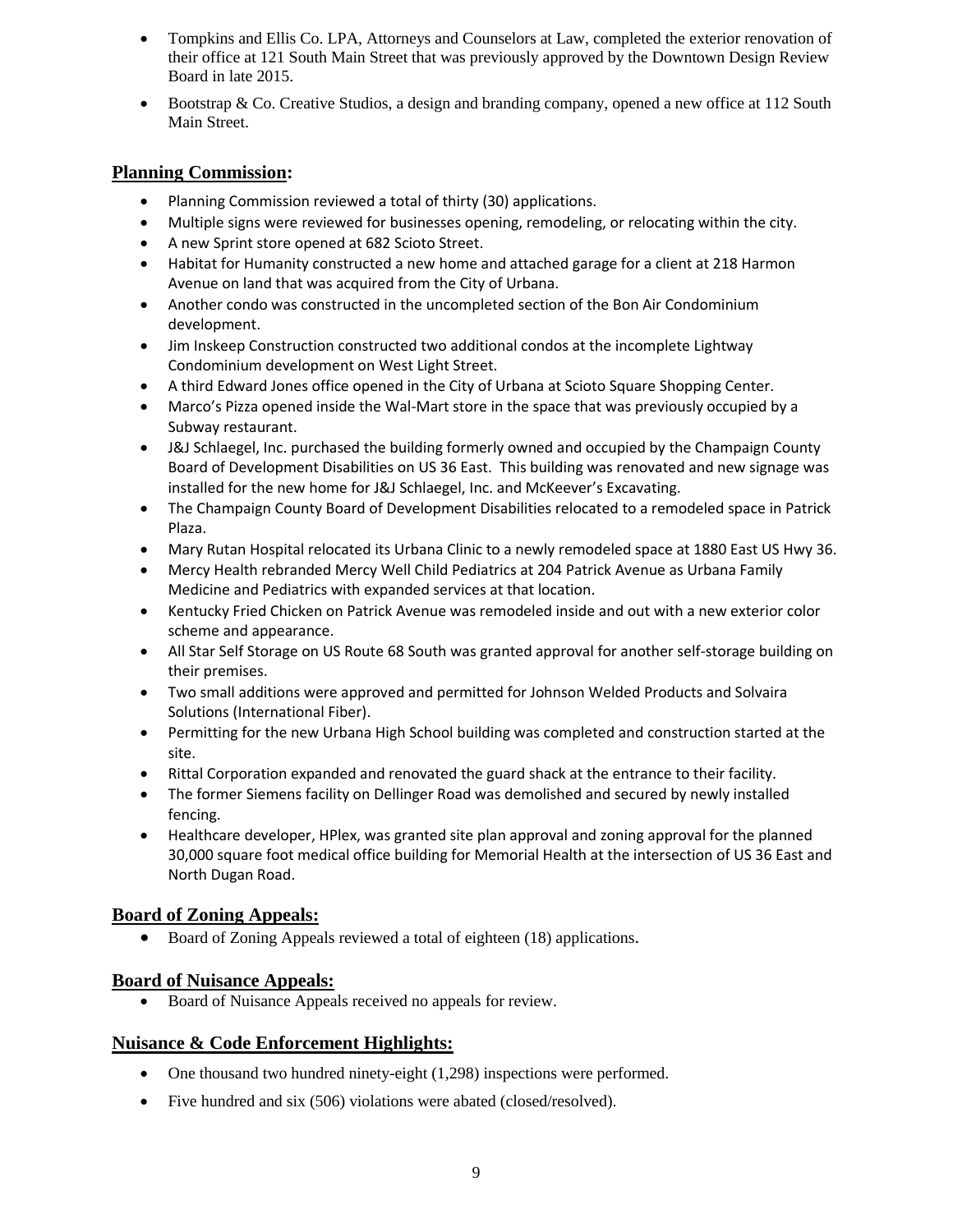- The majority of nuisance complaints (reported by the public or by proactive enforcement) are in three categories: tall grass (142 in 2016 vs. 147 in 2015), trash (119 in 2016 vs. 104 in 2015), and motor vehicle (161 in 2016 vs. 65 in 2015).
- Proactive enforcement of temporary signage violations is ongoing.
- On February 2, 2016, Urbana City Council passed Ordinance 4451-16 to update the nuisance notification requirements to require only first class mail for the first issued notice instead of both of first class mail and certified mail. For tall grass notices, both notification methods were utilized in addition to posting at the property. This ordinance change resulted in 42% fewer certified mailings being sent in 2016 vs. 2015 with an estimated savings in excess of \$1,000.00 for the calendar year.
- The establishment of Chapter 521.12 (Outdoor Use of Furniture) has proved to be a valuable tool for nuisance enforcement since its establishment by ordinance in September of 2015.

### **Community Development Highlights:**

- Administrative support was provided for the following projects that were completed in 2016: Taft Avenue Improvements (FY14 CDBG); 2016 Asphalt Program; North Oakland Street, Curbs and Sidewalks, Phase 1 (FY15 CDBG); and Safe Routes to School, Phase 2.
- Worked with the City Engineer and engineering consultant, Burgess & Niple, to complete a study of the existing Monument Square Roundabout and used the study results to obtain funding for improvements that are slated for construction in 2019.
- Secured funding through the county's FY16 CDBG grant program for the next phase (Phase 2) of North Oakland Street project to replace curbs and sidewalks between West Church Street and West Ward Street. A total of \$67,880.00 in CDBG funding was obtained for this \$74,000.00 project with construction planned for the summer of 2017.
- Assisted the city's acquisition consultant and appraisal team in completing the property purchases required for the US 36 East Improvements in 2017.
- Facilitated several meetings and written communications with the Urbana City Board of Education as the district secured a different site for the planned PreK-8 school on US Route 68 South.
- Worked with the Memorial Health and their developer, HPlex, on the rezoning process and zoning text adoption for their planned development at the intersection of US Route 36 East and North Dugan Road.

- Continue collaborative efforts to redevelop the former Q3 JMC sites on Miami Street and Beech Street.
- Continue to work cooperatively with the Urbana City School District and Urbana Township on the PreK-8 school building project on US 68 South through plan review, annexation assistance, utility infrastructure planning, and continued communication and dialogue.
- Continue land use planning efforts for the redevelopment of existing school sites used by the Urbana City School District.
- Continue proactive enforcement of the zoning and nuisance ordinances.
- Continue to streamline permitting processes in order to be business friendly.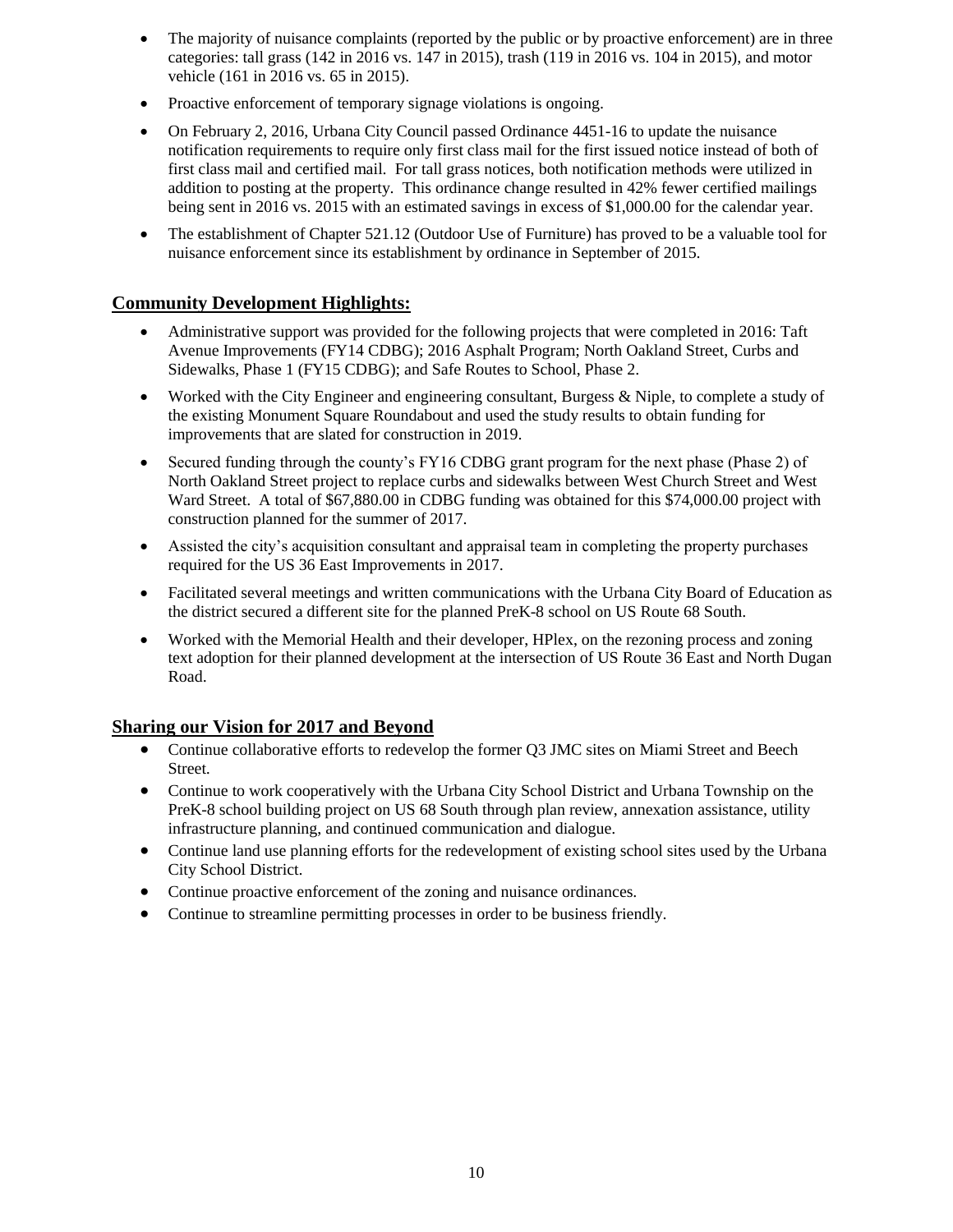# **Economic Development Champaign Economic Partnership**

### **2016 Key Accomplishments:**

- Unemployment rate (Champaign Co.) Jan. 2016  $(5.1\%)$  as of Nov. 2016  $(4.1\%)$
- Sixteen "wins" for our community involving investment of  $$26,000,000.00±$  new employees  $100±$ 
	- $\circ$  KTH 99,000± SF new construction, \$7,000,000.00 investment, 20 new hires, payroll \$812,000.00±
	- $\circ$  Parker Trutec 57,000 $\pm$  SF new construction, \$8,000,000.00 investment, TBD new hires
	- $\circ$  Memorial Health 30,000± SF new construction, \$9,000,000.00 investment, 12 new hires, payroll \$1,400,000.00
	- $\circ$  Navistar/Damewood 355,000 $\pm$  SF new construction, \$12,000,000.00 investment, 13 new hires, payroll \$572,000.00
- Average of 15 economic development projects monthly (ongoing)
- Manufacturer's Council/HR Manager's Group
	- o YMCA camp, Champaign County Fair, monthly workforce meetings, continued partnership with education and support services
- Manufacturer's Champaign County economic profile as of Oct. (annually)
	- o 2014 3.6x national concentration
		- 3487 employed in manufacturing
		- \$68,000 average annual salary
	- o 2015 4.05x national concentration
		- 3832 employed in manufacturing
		- **564,807** average annual salary
	- o 2016 4.0x national concentration
		- 3725 employed in manufacturing
		- \$66,200 average annual salary
	- o Manufacturing job growth over 200 in 3 years
- Retention/Growth/Expansion/Investment/Attraction
	- o Submitted 12 responses to inquiries from Dayton Development Coalition, JobsOhio, various brokers, and out of state and local businesses regarding possible relocation, buildings, sites, expansion etc.
		- Manufacturing
		- Retail  $&$  Service industry
		- Warehousing
		- **Entrepreneurial**
- CEP has representation throughout the community by actively serving on a variety of boards and committees, including the Urbana University Board of Trustees and Monument Square District Board

- Enhancements t[o www.cepohio.com](http://www.cepohio.com/) to include workforce development, highlighting available properties and a "playbook" for economic development in Champaign Co.
- JOBS (Jobs, Opportunities, Buildings and Space) team to conduct Business Retention Expansion visits quarterly
- Create a Return on Investment (ROI) as a reporting mechanism to the community
- Community Job Connector local job board hosted on the CEP website
- "Open for Business" campaign marketing Champaign County for both businesses and workforce talent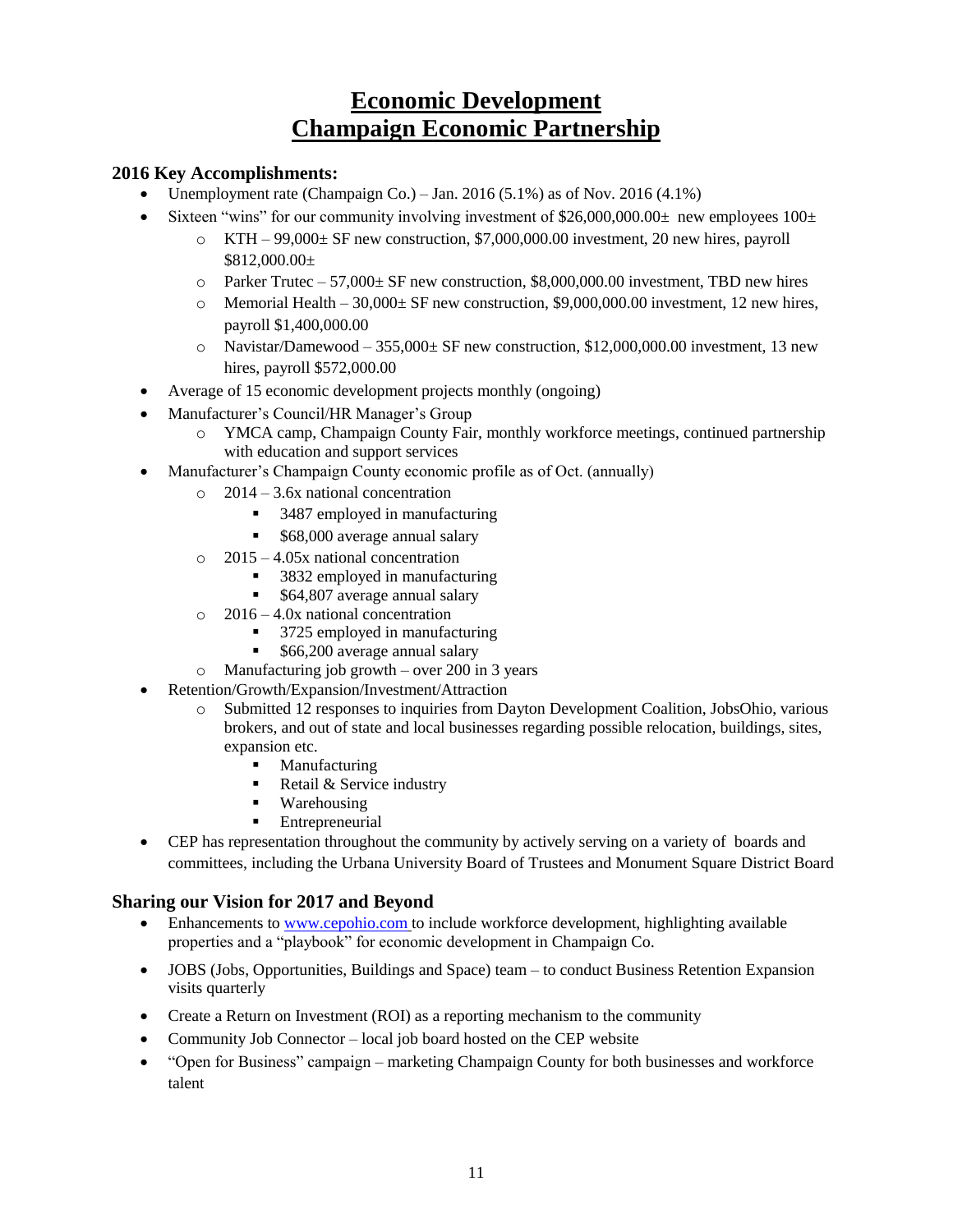# **Engineering**

## **Major Projects Completed**

- CDBG FY2014 Taft Avenue Improvements construction was completed in May. It included new curb ramps, milling and paving in all four blocks of Taft Avenue. The project was completed by The Shelly Company for \$87,986.00.
- The Urbana 2016 Asphalt Program was completed in June and included at least portions of the following streets for resurfacing: E. Powell Avenue, W. Powell Avenue, N. Russell Street, Railroad Street and Union Alley. Also, at least portions of the following streets were crack sealed: East Lawn Avenue, Washington Avenue, Dorothy Moore Avenue, Boyce Street, Fountain Circle, Diamond Court, West Drive, East Drive, Sweetman Avenue, S. High Street and State Route 55. The contract was completed by A&B Asphalt Corporation for \$301,124.01. Champaign County reimbursed their portion of the repaving of E. Powell Avenue in the amount of \$50,032.35.
- Urbana Safe Routes to School, Phase 2 has been completed by J&J Schlaegel, Inc. for \$99,535.43. The project added sidewalks to Boyce Street between East Lawn Avenue and North Jefferson Avenue and to Madison Avenue between Boyce Street and Central Avenue. Urbana SRTS, Phase 2 was a federal project through the Safe Routes to School program, funded 80% federal and 20% state. This project finished in the middle of August and has already gotten a lot of use.
- CDBG FY2015 Oakland Street Curbs and Walks, Phase 1 has also been completed by J&J Schlaegel, Inc. for \$110,387.77. The project replaced sidewalks, catch basins and curbs and gutters on the first two blocks of North Oakland Street. The City teamed up with Mechanicsburg's sidewalk project to help reduce costs for both entities. This project finished at the end of August.
- One year maintenance work was completed by Milcon Concrete for the Phase 1 Water Project on Court, Church and Ward in early 2016. The other three projects from 2015 (other Phase 1 Water, W. Market St. bridge, Muzzy Rd. bridge) were also inspected and found to be satisfactory.
- TEC Engineering, through a State contract, has retimed and synchronized seven signals along the Main Street corridor (Reynolds, Water, Market, Court, Church, Ward and Washington). This was 100% funded through a Signal Synchronization, Timing and Phasing Program (SSTPP) Grant from ODOT. As an extension to TEC's scope, the City also chose to study and re-time the intersection of N. Main and Light with its own funds (\$2,350.00). TEC has implemented all retiming measures.
- LED upgrades have been made to the City's remaining decorative light fixtures. 17 Cree retrofits were installed for the Holophane poles along Lippincott Lane, and 62 MaTech retrofits were installed for the Main Street Lighting poles along Scioto Street. Each of these carries a 10-year warranty and 5 to 6 year payback period, inclusive of the \$50 per fixture rebate from DP&L. New decorative lights installed in next year's US 36 East project will come as LEDs.

## **Major Ongoing Projects**

 EMH&T, as a consultant for the City, has completed the largest phase of the City's ongoing floodplain study: the hydrologic and hydraulic modeling phase. A report was issued to the City in December relaying the findings of the study. From the looks of it, approximately 55 primary structures have been subtracted from the 100-year floodplain and 12 added. The bridge and piping improvements made in recent years coupled with better terrain and flow modeling allowed for the shrinkage in the floodplain breadth. The next step is to submit to FEMA for formal map revisions.

- The paving program for 2017 is being developed. Chip sealing will be done on a couple outskirt roads to help extend their lifespan. Also, crack sealing will continue with a focus on roads that were paved from 2008 to 2011. With only \$200,000 available in next year's budget, fewer roads will receive the traditional mill and fill.
- CDBG FY2016 Oakland Street Curbs and Walks, Phase 2 Sidewalks, curbs and gutters, catch basins and drive approaches will be replaced in 2017 along the 300 and 400 (only up to Union Alley on the west side) blocks of N. Oakland Street. The City hopes to slowly improve this corridor by replacing the concrete year by year. A CDBG grant (\$67,880) and local capital will fund this project. Project estimate is \$74,000.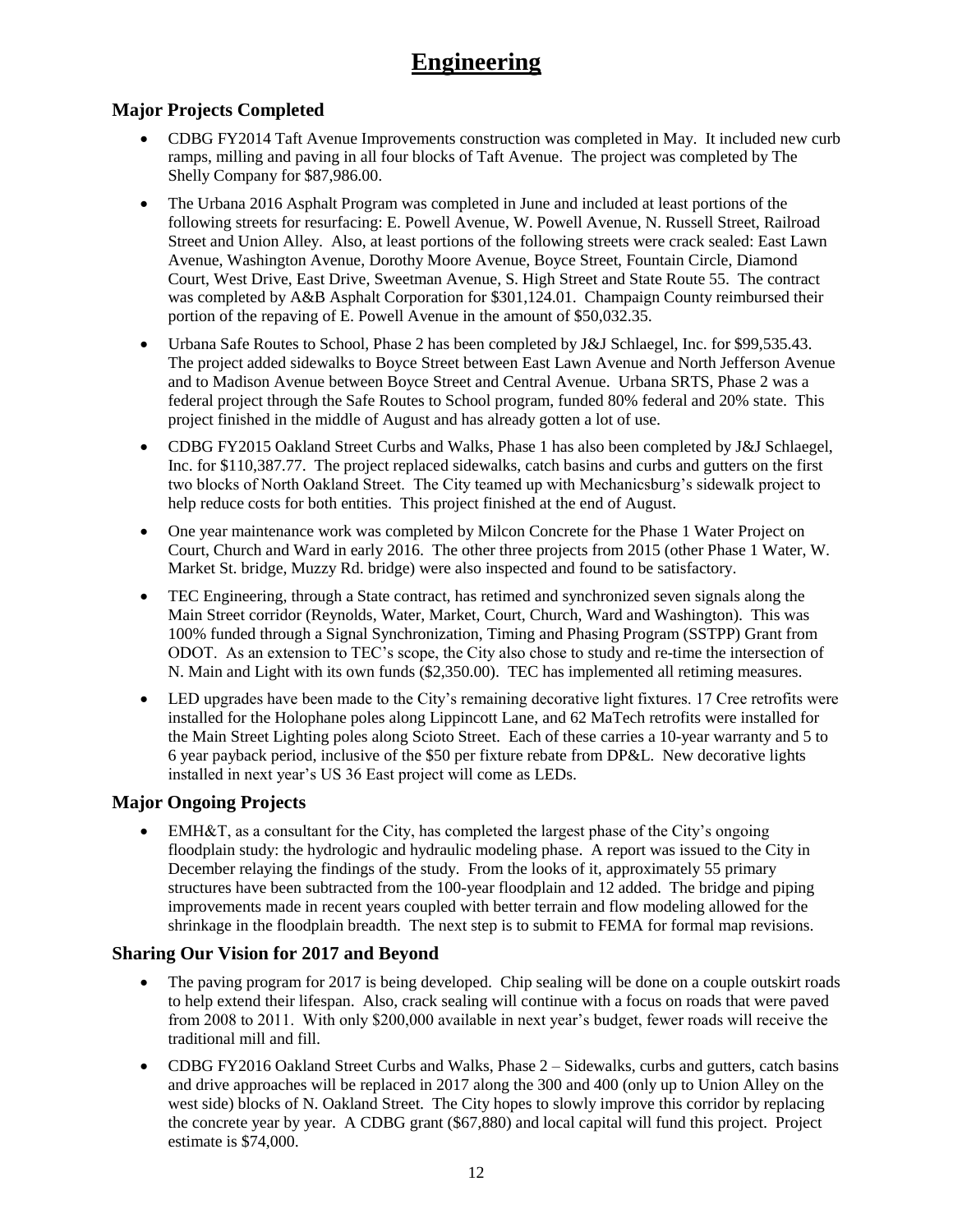- U.S. 36 East Improvements The project is funded in part by ODOT's Transportation Alternatives Program grant for sidewalks, curbs and other enhancements and also by an Ohio Public Works Commission grant for the stormwater portion. The Urban Resurfacing program through ODOT will immediately follow the rest of the project. The final engineer's estimate for the project is \$1,392,000 (excluding Urban Resurfacing). DLZ Ohio, Inc. finalized the right-of-way plans for the project in January 2015. Construction plans were completed in-house in early December of 2016, just in time for the final project submittal to ODOT on December  $9<sup>th</sup>$ . Between the ODOT and OPWC grants, the City is in line for approximately \$1,000,000 in aid.
- Simultaneous with and included in the aforementioned ODOT Urban Resurfacing for U.S. 36 East in 2017, State Route 29 East (Scioto Street) will be repaved from the US 36/SR 29 split to the eastern corporation limits near Eastview Drive. The City's 20% local share for the two roadways is budgeted at \$146,000.
- The Safety Study done for the roundabout in late 2015/early 2016 turned into two ODOT grants applied for by Engineering, a Highway Safety Grant and a Small Cities Grant that will help pay for design and construction of safety and aesthetic improvements to Urbana's Monument Square Roundabout. Construction is slated for 2019. Burgess and Niple, who completed the aforementioned safety study, is under contract for preliminary design engineering services to kick off 2017.

#### **Miscellaneous Accomplishments**

- LPA (Local Public Agency) paperwork was updated to keep Urbana's status as a qualified municipality able to administer ODOT grants. Through this, Engineering is also qualified to submit for cost recovery on any construction inspection it has on an ODOT funded project. This came into play on 2016's Safe Routes to School project where the City was reimbursed \$4,770.
- Engineering employed an intern for the summer once again. Aaron Bowshier, an Urbana resident majoring in Civil Engineering at OSU, was hired for the second summer in a row. His tasks included some project inspection, CAD work for cross sections and details on the US 36 East project, concrete patch monitoring, inventory updates for the City's stormwater conveyance systems, Excel sheet development for various engineering processes, bridge maintenance and stormwater utility background work. Aaron was a great, 12-week addition for the summer once again.
- Engineering made updates to corporation boundaries for the U.S. Census Bureau on account of the Dollar Tree annexation.
- Engineering assisted Brent Zerkle at the Sewer Department with the 2015 Storm Water Annual Report.
- Engineering Standard Drawings were updated.
- Completed inspections or have pending inspections for twenty-seven (27) right-of-way permits issued.
- Periodically checked and logged City, Columbia Gas and homeowner right-of-way digs. In conjunction with the Nuisance Department, ten (10) letters were sent to homeowners requiring the replacement of missing sidewalk. Overall, approximately one hundred twenty-five (125) non-project related patches were tracked by Engineering when time permitted.
- Approximately one hundred twenty-nine (129) zoning permits, including site plans, were reviewed by Engineering before being approved by Zoning. Two proposals, Memorial Health's new medical office building and Damewood's new warehouse, are especially encouraging developments for the City of Urbana.
- Engineering took part in many discussions and reviews for the two Urbana City School sites, the High School on Washington Avenue and the PreK-8 on South U.S. 68. The high school plan was approved and is currently under construction. Clayey fill has been accepted free of charge as a landfill cap from that project. Also, the City paid for trucking costs only to haul excess topsoil away and store it for next year's U.S. 36 East Improvements project. Although the PreK-8 site is in the township, its eventual annexation into the City limits necessitated a joint review effort by the City and Urbana Township, which has worked well to date.
- Engineering participated in bridge inspection refresher training in June through ODOT. Annual bridge inspections for the City's 10 bridges were completed in November. A list of maintenance items was given to the Street Department to keep the bridges functioning properly. Gwynne Street bridge joint replacement and concrete sidewalk repair will be a contracted item in 2017.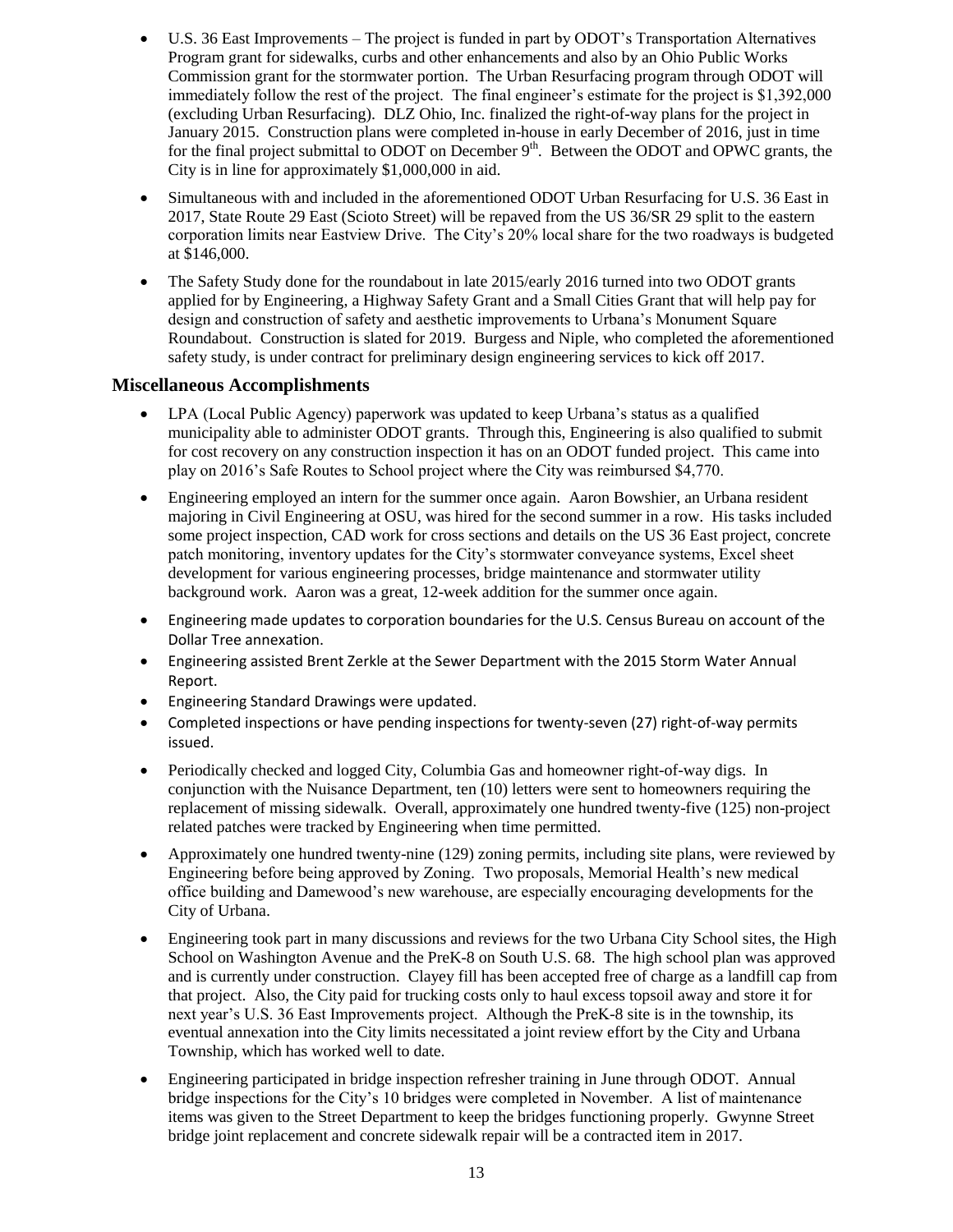- Eighteen (18) items total were sold by Engineering for a total of \$17,761.56 through GovDeals on behalf of other departments: one (1) from the airport, eleven (11) from sewer, five (5) from water and one (1) from law. Overall, GovDeals has provided the City a method to auction off over \$76,000 worth of used assets.
- Sat on the inaugural stormwater advisory committee that considered whether or not to implement a utility fee to cover stormwater related expenses and capital improvements. The committee presented a draft ordinance to City Council in December recommending a \$5.00 flat fee be attached to all utility accounts.
- A small amount of review and planning work was done for the proposed airport hangar project. Now that the project has been pushed to 2017, more thought can be put into utility design that will complement the project and allow for future growth of the airport.
- Columbia Gas work also occupied time, overseeing road closures, responding to issues with utilities and following up on complaints from property owners.
- The Urbana Hilltop Disc Golf Course at Melvin Miller Park now has an associated club. I, along with three other founding members, formed it in order to maintain the course and provide for future improvements. The associated club members worked to establish a league (around 25 total members) which made it easier to host tournaments. This first year, the club hosted four tournaments, the last of which welcomed 84 participants.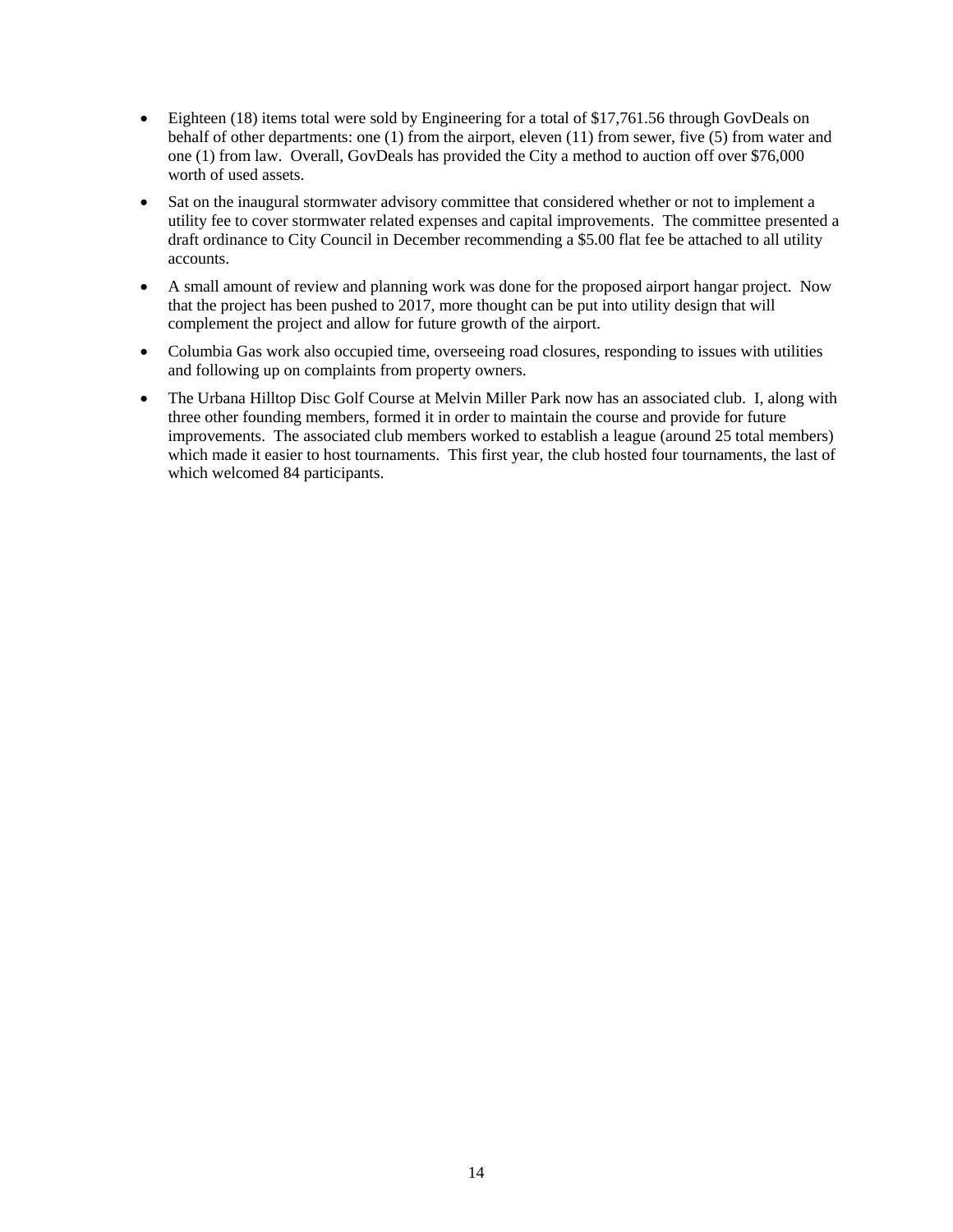# **Finance Utility Billing, Income Tax and Accounting**

### **Overview**

The Department of Finance is made up of Utility Billing, Income Tax and Accounting under supervision of the Director of Finance. The Department of Finance is located on the first floor of the City building with office hours from 8:00 a.m. until 4:30 p.m. Monday through Friday. Detailed information, frequently asked questions, forms, policies, procedures and rate schedules are available on the City of Urbana website at [www.urbanaohio.com.](http://www.urbanaohio.com/) Please visit individual department web pages for information specific to each area.

### **Utility Billing**

Utility Billing has an employee headcount of 1.75 FTE who are responsible for servicing approximately 4,600 utility customers each month. The office processes billings and provides customer service for water, sewer and recycling. Utility bill printing and mailing are currently outsourced to a third party processor. After registering, utility customers can view their bill online at the City of Urbana website.

Although the majority of customers choose to pay their utility bill through the mail service or in person at the Utility Office window, the option to pay online or by telephone are gaining in popularity. In 2016, the City continued to partner with an outside firm to offer credit card and online payments. This service has been welcomed by our customers as evidenced by the number of transactions.

| Year                | Number of Transactions | <b>Amount of Transactions</b> |
|---------------------|------------------------|-------------------------------|
| 2016 (partial year) | 1.651                  | \$123,256.71                  |
| 2017                | 4,710                  | \$351,202.67                  |

The following summarizes the Utility Billing Office activity in an average month:

- 4,600 utility customers billed
- 1,300 customers receive delinquent notices
- 200 customers receive shut off notices
- 20 customers have utility service disconnected

#### **Income Tax**

The Income Tax office provides tax related services to individuals and businesses working and residing within the city limits, and is serviced by an employee headcount of 1 FTE. The income tax rate for the City of Urbana is 1.4%, and residents paying income tax to another municipality are eligible for a credit of up to 1%.

The Income Tax Office manages approximately 4,500 individual income tax accounts, 1,000 business tax accounts and 1,300 withholding accounts

The General Fund receives 1% of the income tax and the Police and Fire Income Tax Fund receives .4%. By City Charter, each fund is required to use 75% of tax revenue for operating expenses and the remaining 25% earmarked for capital improvement.

Income tax revenue generates approximately 50% of the total revenue in the general fund. The following is a breakdown of the city's income tax revenues by source:

- 73% Withholding Income Tax Employer withholds tax from employee wages and submits to the city on a monthly or quarterly basis.
- 20% Business Income Tax Businesses located in the city or doing business in the city are required to file an annual tax return and pay city income tax on their net profit.
- 7% Individual Income Tax Receipts from residents' filing an annual tax return with the city and paying the tax balance due (i.e. employer not withholding Urbana income tax).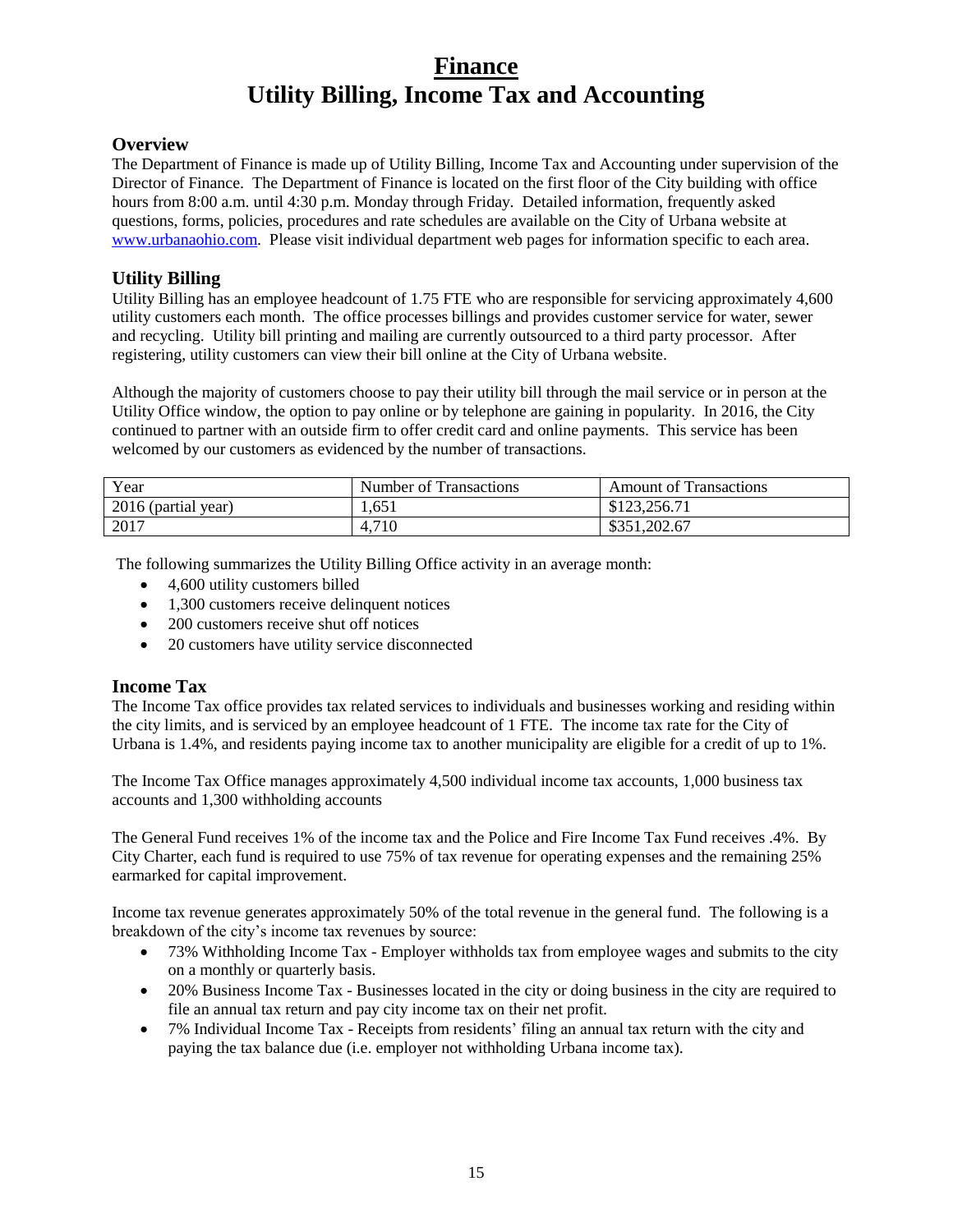City of Urbana residents are required each year to file a timely income tax return. Each year approximately 1,000 income tax returns are not filed timely.

The City's income tax ordinance underwent major changes due to the passage of House Bill 5, with an effective date of January 1, 2016. The effect of these changes will be more noticeable in 2017, when the 2016 income tax returns are filed in April 2017.

#### **Accounting**

The Accounting office has an employee headcount of 3 FTE including the Director of Finance. The office prepares an annual budget, based on a fiscal calendar year, which includes operating revenues and expenditures and capital expenditures. An average of 2,500 checks is issued annually for authorized disbursements.

The Accounting office oversees the collection of all incoming revenues, the disbursement of authorized funds, the investment of available funds and the issuance of authorized debt instruments. They are accountable to lead and oversee the annual city audit.

In an effort to end the use of "in house" computer programs, the Accounting office added another module to our current software suite. The new module will retain all fixed assets (equipment, buildings, land) from their purchase date throughout their useful life, and calculate annual depreciation, and maintain current values. This change will provide for an easier compilation of financial information for the city's annual financial statements and audit.

The following charts provide expenses by department and type of expense for the originally appropriated budget for calendar year 2016.

| <b>City of Urbana</b>                       |                    |             |
|---------------------------------------------|--------------------|-------------|
| <b>General Fund Budget by Expense Type</b>  | <b>FY16 Budget</b> | % of Budget |
|                                             |                    |             |
| <b>Salaries</b>                             | 3,340,692          | 53.1%       |
| Pension                                     | 633,123            | 10.1%       |
| Medical & Life Insurance & Medicare         | 856,532            | 13.6%       |
| <b>Worker's Compensation</b>                | 162,510            | 2.6%        |
| Travel & Training                           | 44,600             | 0.7%        |
| <b>Utilities</b>                            | 212,500            | 3.4%        |
| <b>Professional Services</b>                | 173,023            | 2.8%        |
| Equipment & Building Maintenance            | 191,545            | 3.0%        |
| Miscellaneous                               | 88,150             | 1.4%        |
| Insurance                                   | 71,935             | 1.1%        |
| Printing, Advertising, Memberships, Postage | 152,481            | 2.4%        |
| Supplies                                    | 80,680             | 1.3%        |
| Gas & Oil                                   | 67,162             | 1.1%        |
| Subsidies                                   | 212,500            | 3.4%        |
| <b>Grand Total</b>                          | 6,287,433          | 100%        |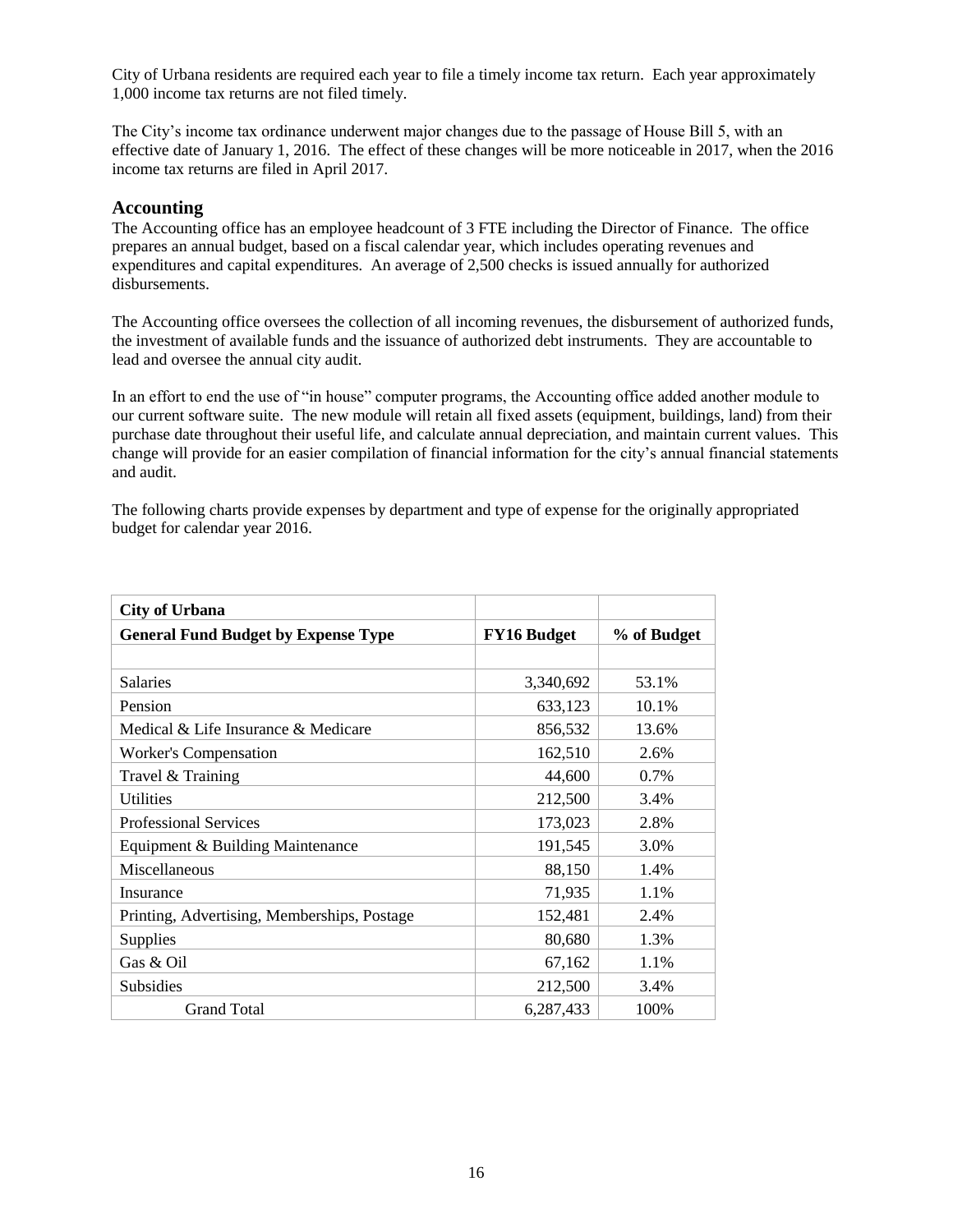| <b>City of Urbana</b>                    |                    |             |
|------------------------------------------|--------------------|-------------|
| <b>General Fund Budget by Department</b> | <b>FY16 Budget</b> | % of Budget |
|                                          |                    |             |
| City Council                             | 97,330             | 1.5%        |
| Code Enforcement                         | 181,374            | 2.9%        |
| Engineering                              | 159,571            | 2.5%        |
| Finance - All Departments                | 470,091            | 7.5%        |
| Fire/Ambulance                           | 1,748,994          | 27.8%       |
| Law Department                           | 137,538            | 2.2%        |
| Mayor/Administration                     | 258,135            | 4.1%        |
| Misc. Non-Departmental                   | 507,703            | 8.1%        |
| Mulch/Compost                            | 24,652             | $0.4\%$     |
| <b>Municipal Court</b>                   | 684,005            | 10.9%       |
| Parks & Recreation - All Departments     | 286,442            | 4.6%        |
| Police                                   | 1,572,523          | 25.0%       |
| Public Works & Property                  | 159,075            | 2.5%        |
| <b>Grand Total</b>                       | 6,287,433          | 100%        |

The following chart provides a revenue breakdown by type of revenue for the original tax revenue budget for 2016.

## **City of Urbana - General Fund Tax Revenue Budget**

|                              | 2016          | $%$ of        |                                                      |
|------------------------------|---------------|---------------|------------------------------------------------------|
|                              | <b>Budget</b> | <b>Budget</b> | <b>Explanation</b>                                   |
| <b>Local Taxes</b>           | 509,500       | 8.1%          | Real estate taxes                                    |
| <b>State-Shared Taxes</b>    | 231,704       | 3.7%          | Local government - county                            |
| Intergovernmental            | 142,020       | 2.3%          | Local government - state, County court reimbursement |
| <b>Recreation Collection</b> | 11,806        | 0.2%          | Park & recreation revenue                            |
| Pool collections             | 50,644        | 0.8%          | Pool admissions, rentals, sales                      |
| <b>Charges for Services</b>  | 866,000       | 13.8%         | Ambulance, cable tv, township contracts              |
| Licenses & Permits           | 7,024         | 0.1%          | Code/zoning permits                                  |
| <b>Court Collections</b>     | 403,983       | 6.4%          | Fines and fees associated with Municipal Court       |
| Miscellaneous                | 120,713       | 1.9%          | Interest revenue, mulch revenue                      |
| Reimbursements               | 754,338       | 12.0%         | Reimburse general fund use of resources              |
| Municipal Income Tax         | 3,195,000     | 50.8%         | Municipal income tax revenue                         |
| <b>Total Revenue</b>         | 6,292,732     | 100%          |                                                      |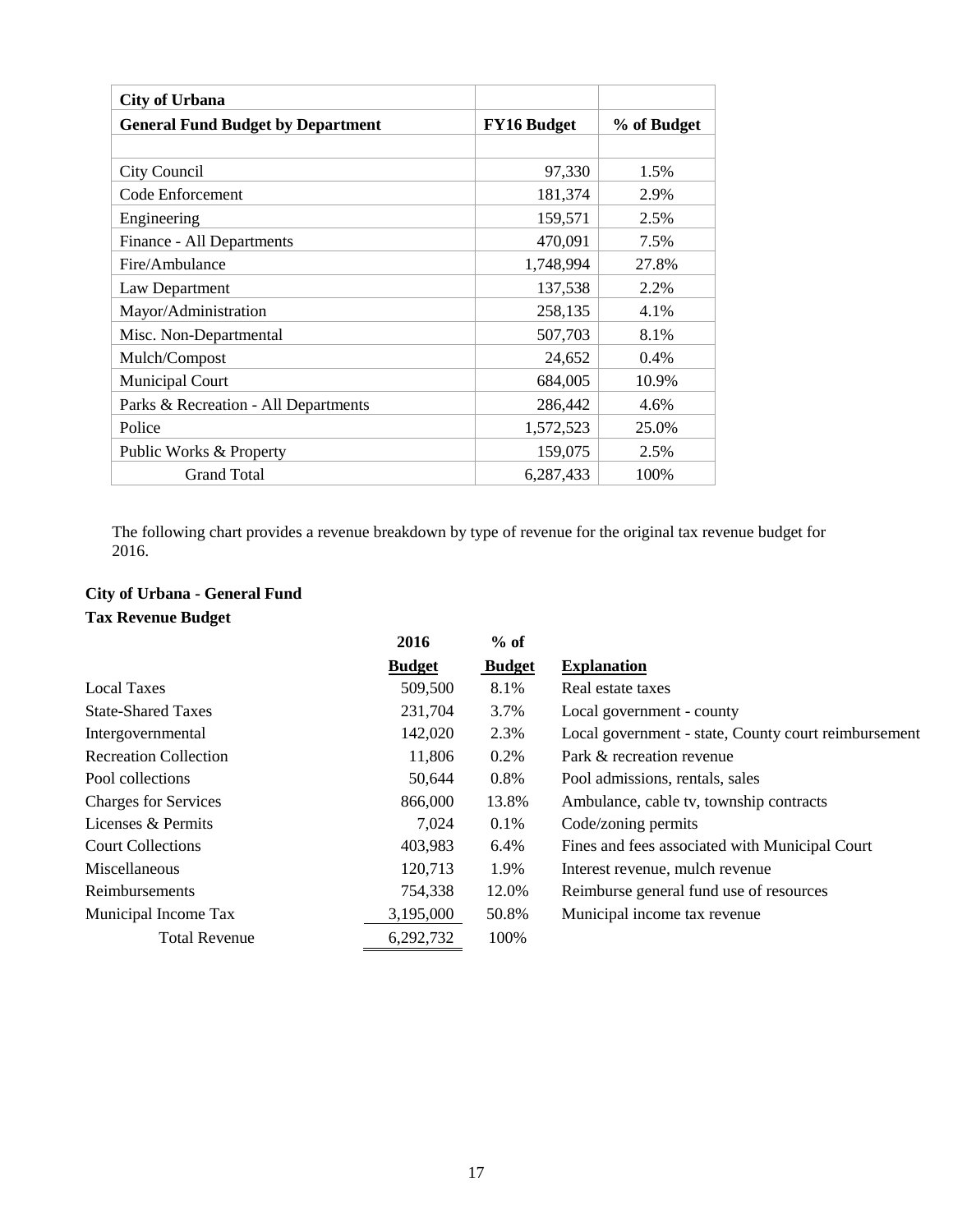# **Fire & EMS**

### **Major Highlights**

- Firefighter/Paramedic Parker Robison resigned in August to work at the Marysville Fire Division. We conducted an entry level test to obtain a certified eligibility list to hire a replacement.
- Purchased a 2017 Freightliner/Horton ambulance to maintain an effective fleet of ambulances. This new unit was placed in service in October and has been very reliable so far. The ambulance being removed from our fleet will be used for a rehab unit replacing a 1991 ambulance currently being used by Box 13.
- Our leadership team changed with the retirement of Captain Phil Kellenberger late in 2015, making a Captain's position available. Jason Croker was promoted to Fire Captain in February on 2106.
- Captain Freeman is retiring early in 2017.
- Firefighter/Paramedic Joe Hester was hired to replace Captain Croker's firefighter position.
- Assistant Chief Jeff Asper, also a Major in the Army Reserve, was deployed to the Middle East in August of 2016. He will be on active duty until the middle of 2017. We continue to keep him in our thoughts and prayers.
- The CPR program for the community continues– educating and teaching our citizens the importance of correct CPR administration of CPR, this knowledge will someday help save a life!
- The Urbana Fire Division continues to distribute car seats to families not able to afford them. The program is funded by grant money from the Ohio Department of Health. The number of individuals and families receiving a car seat has increased; we have trained an additional firefighter to install and inspect the car seats.
- Work continues on the training facility just north of the airport. During 2016 we conducted training at the facility for search and rescue, a procedure we call Vent Enter Search for upper level rescues, Hose line advancement, communications and live car fires. We hope to have a public open house in the spring of 2017.
- We received nearly \$3,800 in grant funds from a private donor to purchase new CPR training aids as well as rescue manikins to be used at the training facility.
- We continue to receive funding from the Department of Homeland Security through their Staffing for Adequate Fire and Emergency Response (SAFER) Grant.
- Work continues in the fire station sprucing-up areas in need of attention.
- Operationally, 2016 was our busiest year to date. We saw nearly a 12% increase in EMS calls and over 24% increase in motor vehicle accidents from 2015. Our previous busiest year was 2007 which is included in the statistics displayed. In 2007 we covered approximately 100 square miles while in 2016 we covered just over 86 square miles.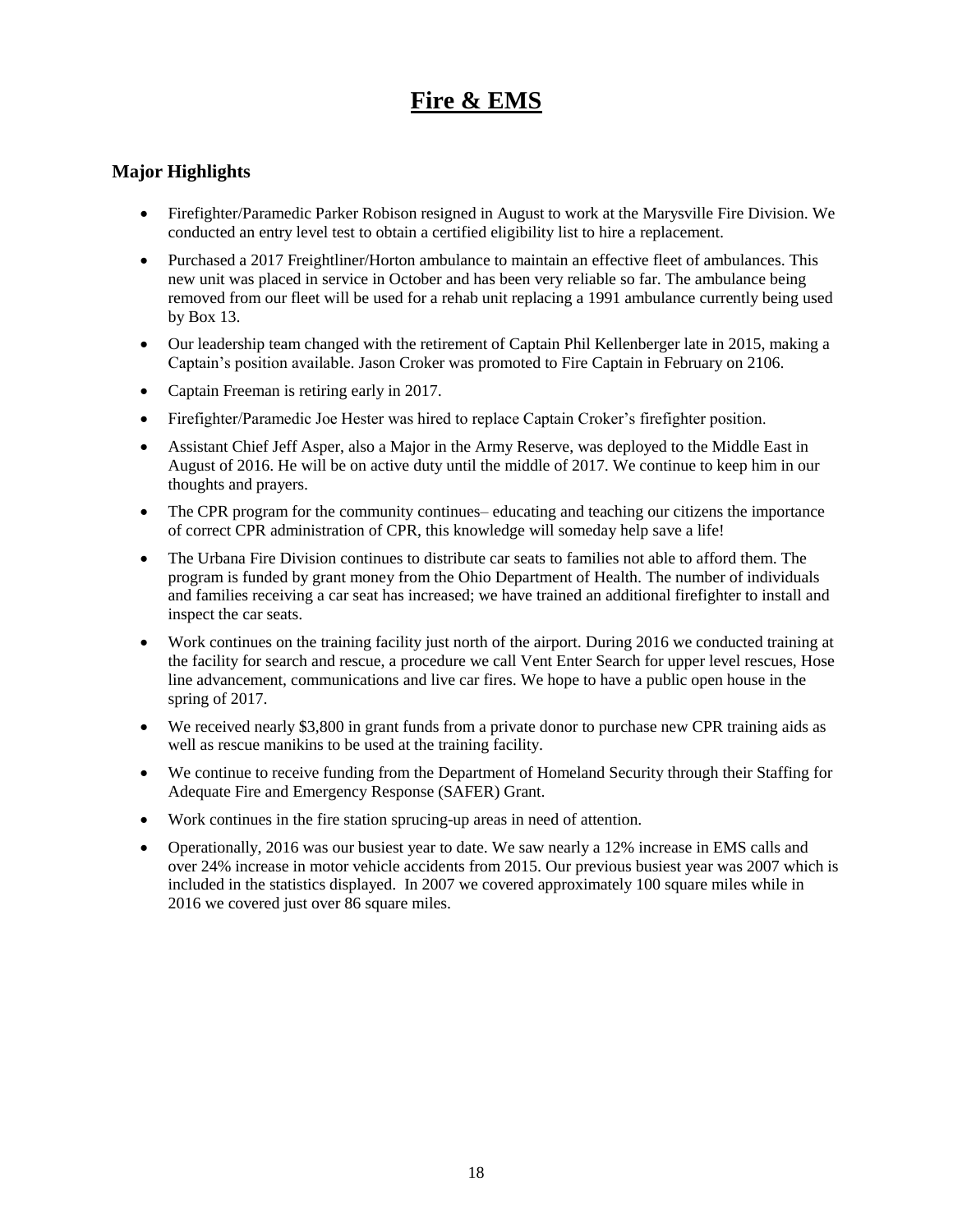### **Operational Summary**

|                           | 2016 | 2015 | 2014 | 2013 | 2012 | 2011 | 2010 | 2007 |  |
|---------------------------|------|------|------|------|------|------|------|------|--|
| <b>EMS Runs</b>           | 2010 | 1796 | 1854 | 1795 | 1799 | 1708 | 1731 | 1866 |  |
| City                      | 1655 | 1445 | 1467 | 1424 | 1474 | 1388 | 1385 | 1484 |  |
| Rural                     | 343  | 327  | 361  | 359  | 304  | 307  | 325  | 343  |  |
| Mutual Aid                | 12   | 24   | 26   | 12   | 21   | 13   | 21   | 39   |  |
|                           |      |      |      |      |      |      |      |      |  |
| <b>Motor Vehicle Acc.</b> | 182  | 146  | 119  | 117  | 113  | 141  | 154  | 158  |  |
| City                      | 98   | 66   | 59   | 60   | 55   | 81   | 76   | 84   |  |
| Rural                     | 70   | 71   | 54   | 51   | 52   | 55   | 72   | 67   |  |
| Mutual Aid                | 14   | 9    | 6    | 6    | 6    | 5    | 6    | 7    |  |
|                           |      |      |      |      |      |      |      |      |  |
| <b>Fire Runs</b>          | 454  | 501  | 478  | 411  | 448  | 446  | 515  | 593  |  |
| City                      | 337  | 372  | 369  | 302  | 322  | 334  | 380  | 427  |  |
| Rural                     | 87   | 94   | 82   | 96   | 99   | 80   | 107  | 132  |  |
| Mutual Aid                | 30   | 35   | 27   | 13   | 27   | 32   | 28   | 34   |  |
| <b>Total Runs</b>         | 2646 | 2449 | 2451 | 2323 | 2360 | 2295 | 2400 | 2617 |  |

- Continue to build our training facility to maintain competency in Fire, EMS, Haz Mat and Rescue situations. We will continue to be as cost effective as possible by reusing materials such as wood and metal while constructing the building. In the past we would have to look for houses that we can burn for this type of training, a rather costly endeavor. In the spring of 2017 we plan to have an open house to show the capabilities of the facility.
- We will continue researching our fire suppression capabilities such as water supply (hydrants) systems within the city as well as in the townships. We will work with the Water Division and private business owners to look into what we can do to make improvements.
- Purchasing a new utility truck in the first quarter of the year to replace a 2001 vehicle. This vehicle, a former Home Depot truck, was purchased used and has served the division well. The current utility truck will be repurposed for city use in another department. The new vehicle will be a 4 wheel drive truck, equipped with a snow plow, allowing improved response capabilities during snow events; easing access to patients with long snow covered driveways and impassable roadways.
- In 2018, we will begin working on specifications for a new rescue/engine to replace Engine 2 which is now over 30 years old. The new rescue/engine is budgeted for purchase in early 2019. This may change based on our look into response capabilities. We will also, look into making this purchase with through an Assistance to Firefighters Grant. The grant could save over half the cost of the new engine which is estimated to cost approximately \$550,000.00.
- Over the next 3-5 years we will be looking into improving our response capabilities throughout our fire and EMS district. This may include changing the capabilities of our apparatus to make a more efficient use of these vehicles.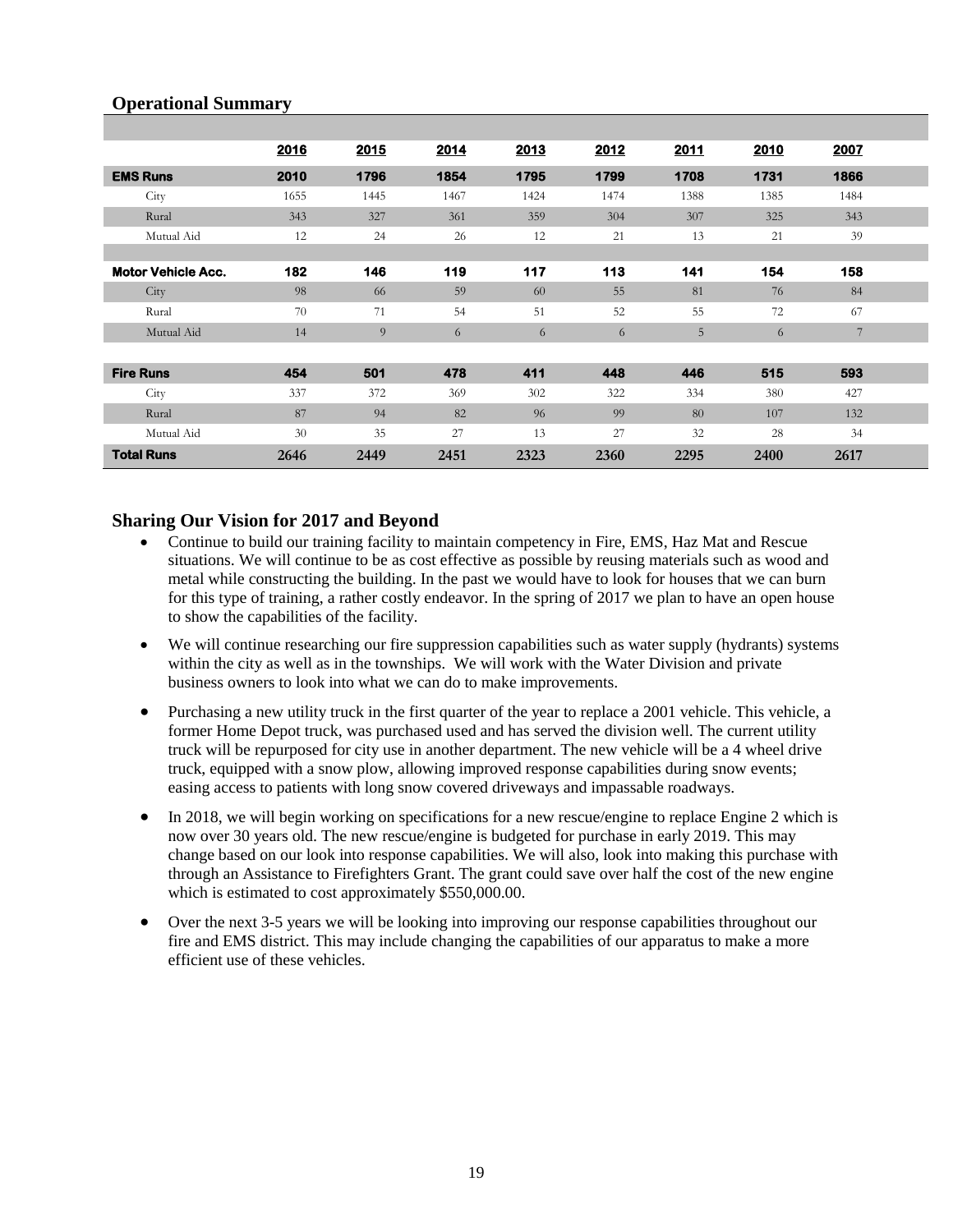# **Human Resources**

#### **Miscellaneous Accomplishments**

- 2016 was completed with ten work related accidents with a total loss of 49 working days.
- 2015 was completed with ten work related accidents with a total loss of 8 working days.
	- o Safety awareness continues to be present.
	- o There have been changes with the new Perspective Billing and True-up with the Ohio BWC.
		- We came in \$4,938.16 under the estimated premium for the first installment invoice.
			- The rebates for the Drug-Free Safety Program, Industry-Specific Safety Program & Transitional Work Bonus Program have not yet been calculated for the 1/1/16- 12/31/16 program year.
			- Approved for enrollment for 2017.
- Responded to 8 public records requests opposed.
- Annual Health Insurance enrollment for 2016 successfully completed.
	- o Health insurance committee interviewed four (4) new Health Insurance Brokers and chose USI.
	- o Training was conducted throughout the year as needed per department.
	- o In compliance with the Drug-free Safety Program all employees attended annual awareness training; the supervisors also attended the required supervisor awareness training.

#### **Sharing Our Vision for 2017 and Beyond**

In addition to the day to day operations time will be devoted to implementing the following:

- Continue with Annual Enrollment and Health Insurance Committee meetings.
- Work on Employee awareness and Population Health Management (Wellness).
- Continue to comply with the Destination Excellence Programs.
- Participate in the 2017 OSU Civil Engineering Job Shadow Program.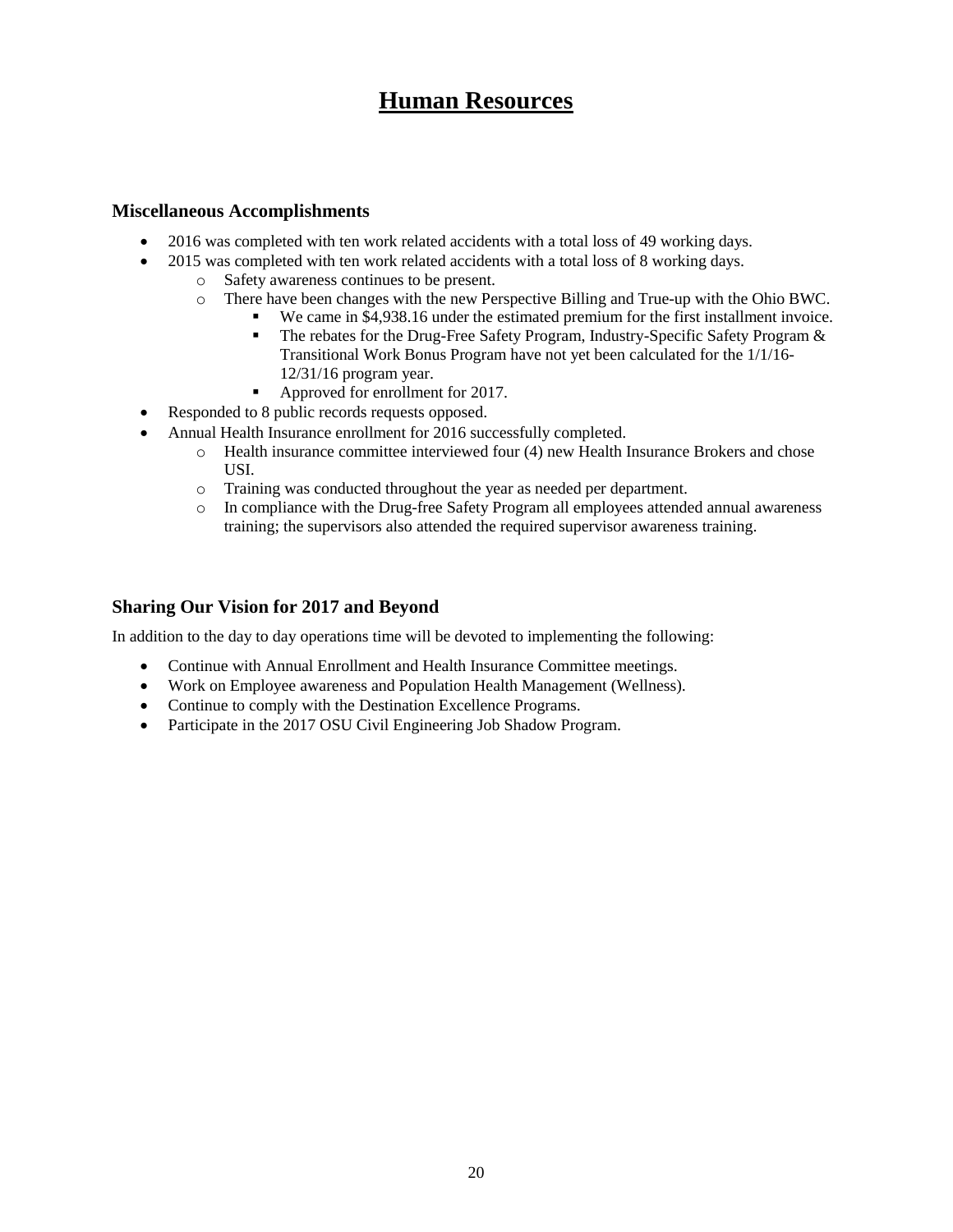# **Law Office**

### **Council/Legislation**

The law director serves as the civil attorney for all City departments, boards and commissions, attends all City Council meetings, and work sessions when requested. In 2016, the law director attended 24 regular council meetings and seven work sessions. The law director reviewed 28 proposed resolutions and 18 proposed ordinances for conformity with state and federal law, drafted several ordinances on behalf of other City departments, and drafted and reviewed more than 30 contracts and agreements on behalf of the City. The law department also worked closely with City Council, administration, and Clerk of Council on presenting amendments to the City Charter to voters, which passed in the election of November 2016.

### **Municipal Court Cases- Criminal and Traffic**

The law director serves as the municipal prosecutor for all offenses committed in the territorial boundaries of the City of Urbana and Champaign County. Prior to 2014, the law director contracted separately with other municipalities in the court's jurisdiction for prosecution services. This model changed in 2015 to a shared services agreement between municipalities as well as Champaign County in 2016.

In 2016, 3,734 new cases were filed into Champaign County Municipal Court. While approximately 40 percent of "other traffic" cases result in payment of tickets by defendants without prosecutor involvement, many are jailable offenses such as driving under suspension, and hit-skip. Quite a few speeding and unclassified misdemeanor offenses also proceed to bench trial pro se.

| <b>CASES FILED</b><br>in $2015$ | <b>Urbana</b><br><b>Police</b><br><b>Division</b> | Champaign<br>County<br><b>Sheriff</b> | <b>OSHP</b>      | M'Burg<br>Police* | <b>St. Paris</b><br><b>Police</b> | <b>Other</b><br><b>Agencies</b> |
|---------------------------------|---------------------------------------------------|---------------------------------------|------------------|-------------------|-----------------------------------|---------------------------------|
| Felonies                        | 60                                                | 27                                    | $\boldsymbol{0}$ | 10                | $\overline{4}$                    | $\overline{0}$                  |
| <b>Misdemeanors</b>             | 448                                               | 218                                   | 7                | 79                | 34                                | 26 (ODNR)                       |
| <b>OVIs</b>                     | 45                                                | 46                                    | 12               | 13                | 11                                |                                 |
| <b>Other Traffic</b>            | $664 + 31$                                        | 407                                   | 1099             | 365               | 36                                |                                 |
| <b>TOTAL</b>                    | 1248                                              | 698                                   | 1118             | 467               | 85                                | 51                              |
| Appeals                         |                                                   | $\Omega$                              | $\boldsymbol{0}$ | $\Omega$          |                                   |                                 |

\*Mechanicsburg's Mayor's Court ceased operation in 2014. The village is also the site of the Tri-County Regional Jail, which inflates the number of criminal cases related to inmate activity at the jail, even though many are from other jurisdictions.

#### **Victim Advocacy**

A federal grant from the Victims of Crime Act (VOCA) partially funds salaries for the two support staff. Amy Deere administers the grant and reports regularly to the Ohio Attorney General's Office on the regular activity of our victim-witness advocate functions. Karen Salerno joined us in July and brings a wealth of experience specializing in domestic violence advocacy. Copper continues his work as a certified therapy dog with Amy as his handler. He accompanies victims and witnesses to the courtroom in addition to providing a friendly face in our office, helping us connect to the public.

#### **Law Enforcement Training and Advisement**

The law director provides periodic trainings for local departments and updates on changes to the Ohio Revised Code as well as local ordinances in addition to federal case rulings that impact law enforcement.

#### **Outside Legal Counsel**

From time to time, the City requires legal expertise which the Law Director is unable to provide due to time constraints or fields of specialization. In 2016, the City retained Michael Soto of Westerville for matters related to workers compensation, and the firm of Blaugrund, Kessler, Myers and Postalakis, Inc. for personnel issues such as labor negotiations, etc.; Frost Brown Todd for brownfield remediation issues, and Thompson, Dunlap and Heydinger for title work.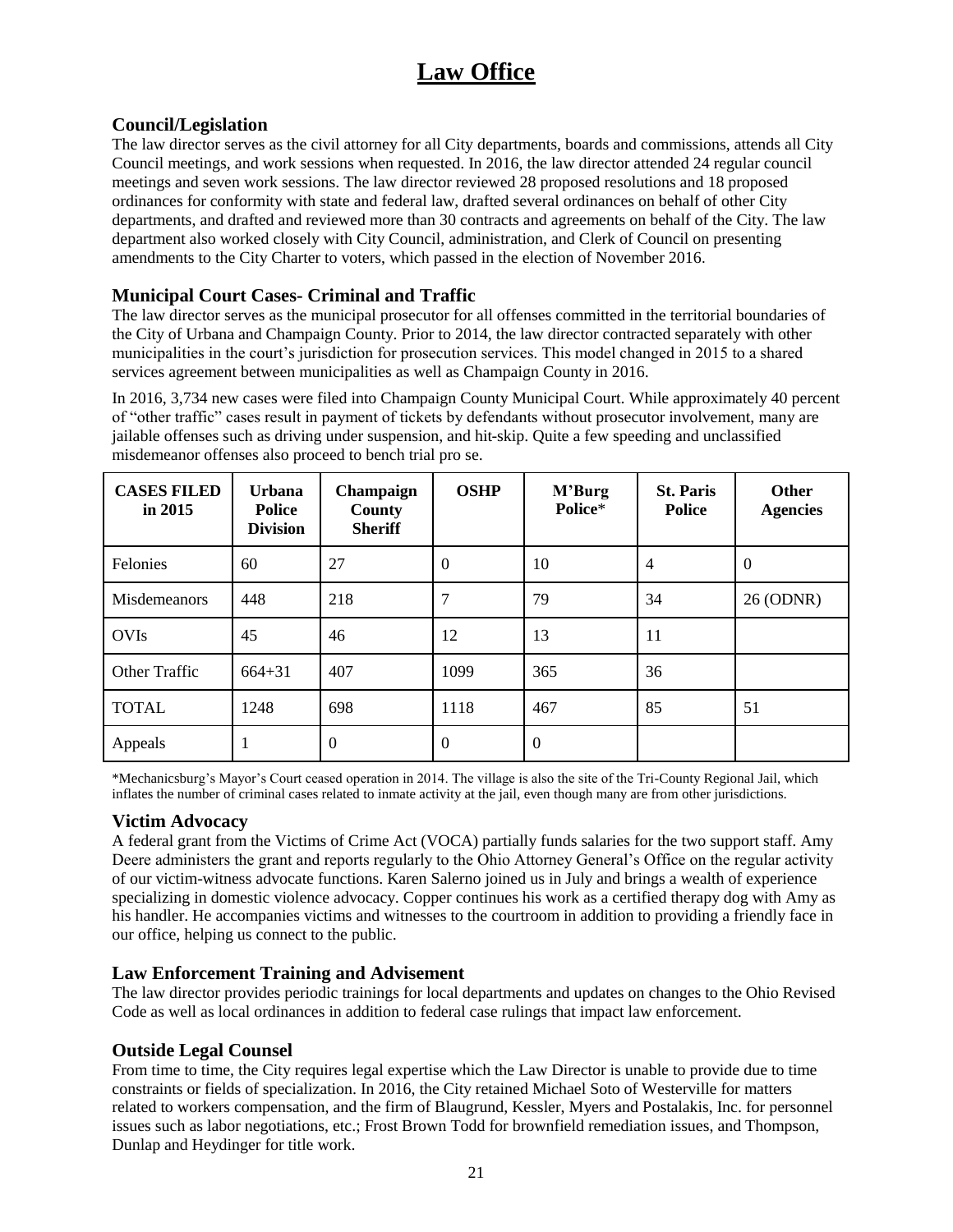# **Parks & Recreation**

The Urbana City Park system, headquartered at 731 Children's Home Road, encompasses over 120 acres and provides a variety of recreational opportunities for the citizens of the community.

Offerings at **Melvin Miller Park** include an 18-hole disc golf course, two (2) sand volleyball courts, six (6) horseshoe pits, thirteen (13) baseball/softball fields, thirteen (13) soccer fields, one (1) football field, two (2) basketball courts, five (5) tennis courts, three (3) handball/racquetball courts, The Wendell Stokes swimming pool, three (3) playgrounds, four (4) shelter houses with picnic tables, a twelve (12) acre "Frontier Land", with playground equipment and unpaved trails, and a two (2) acre fishing pond.

Our **Gwynne Street Park** is located at 251 Gwynne Street and offers one (1) baseball/softball field, along with a swing set. Barbara Howell Park, located on E. Market Street consists of one (1) basketball court, a shelter house with picnic tables and a playground area.

**Pointe North** is located at 2222 State Route 68 (just north of Grimes Airfield). Open March 1 through October 31 Pointe North is a 224 acre parcel offering public "catch and release" fishing, wildlife observation and picnic opportunities. This location is a "Trash Free" park; rules and regulations (as posted in the park) are enforced by the Ohio Department of Natural Resources-Division of Wildlife, the Champaign County Sheriff's Department and City of Urbana Police Division;

#### **Operations Summary:**

- Misc. Park Activities
	- o Planned and orchestrated the second annual ParkFest!
		- $\blacksquare$  Held July 8-9, 2016.
		- Concerts, vendors, sports tournaments, family activities.
		- Thank you to our many sponsors; Urbana Parks and Recreation raised over \$1400.
		- Profits from the festival are budgeted for future improvements.
	- o Adult Softball
		- **3** Leagues
		- <sup>18</sup> 18 Teams playing in Spring and Fall.
	- o Worked with the Champaign County Arts Council to provide *Concerts in the Park.*
	- o Hosted 2 separate 5K runs for local organizations.
	- o Rentals
		- **111 Shelter Rentals**
		- 57 "The Deck" Rentals
- The Wendell B. Stokes Swimming Pool
	- $\circ$  Total Revenue of \$67,883.67 was a direct result of the following activities:
		- Season Memberships: \$30,830.00
		- Daily Admissions: \$25,447.00
		- Swim Lessons: \$5880.00
		- **32 Pool Rentals: \$4700.00**
		- 50 Swim Team members
		- **5 Home Swim Meets**
		- **Jr Lifeguard Class**
		- Concessions: \$1026.67

- Complete construction of an additional indoor restroom facility through grant from ODNR.
- Engage Champaign Family YMCA to manage the Wendell B. Stokes Swimming Pool and activities.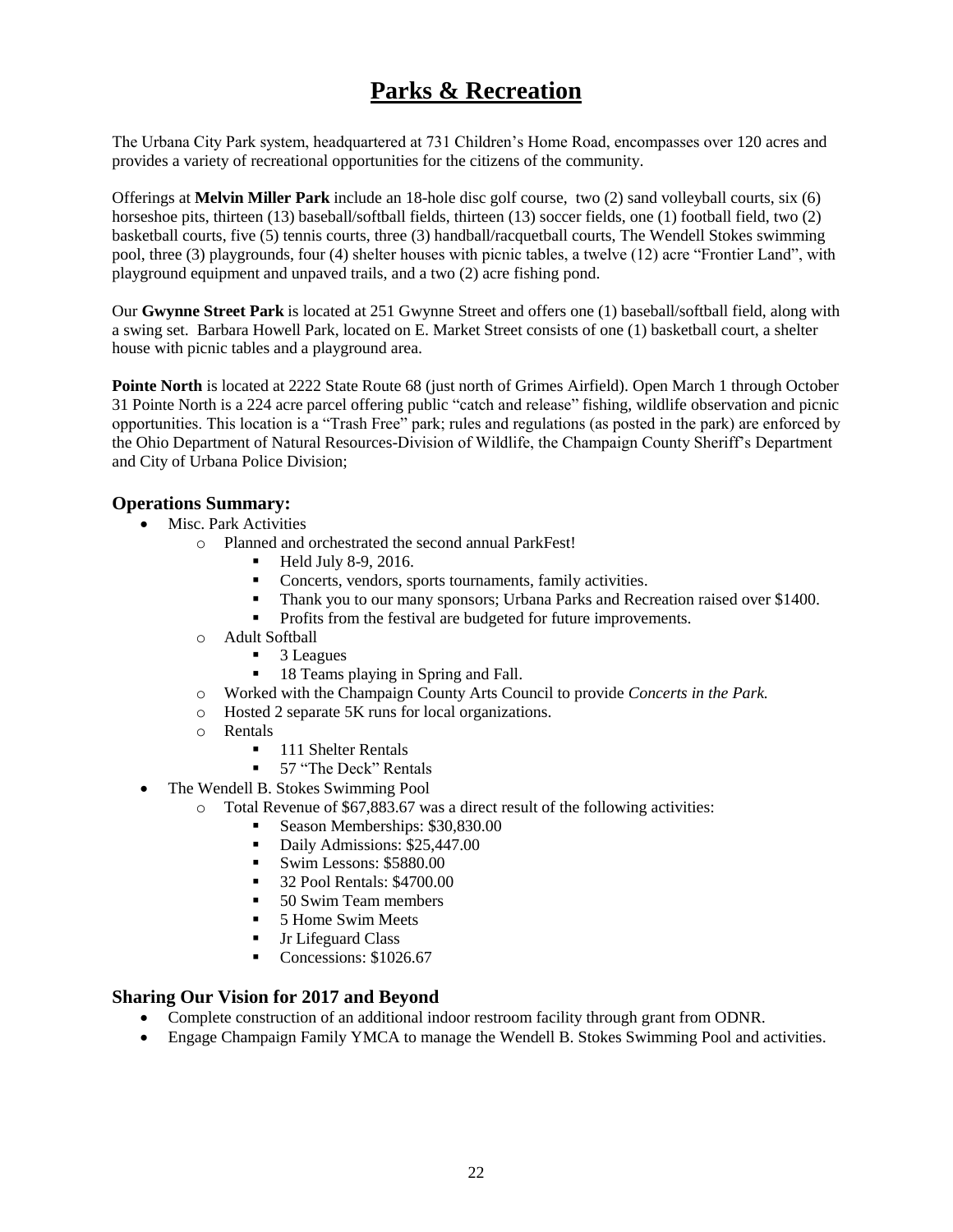# **Police**

#### **"We, the members of the Urbana Police Division, pledge to provide professional, quality service with integrity and teamwork, to keep Urbana a pleasant place to live, work and visit."**

### **Major Highlights**

**Staffing struggles** – We continue to struggle mightily with dangerously low staffing levels, far below the appropriate level necessary needed for quality and safe service and the full complement of 23 officers we had in 2010. Additionally, in 2016, we had long-time veteran officers retire, including Todd Burkett, Brian Cordial and Ed Burkhammer. On a brighter note, we have been working steadily to meet the continuous challenge of replacing our retirees with new officers, including Casey Evans (Feb), Luke Hiltibran (Aug), Tyler Reasor (Aug), and Andrew (AJ) Ervin (Dec). Casey Evans became the 4<sup>th</sup> female officer in our history. We are still working through the hiring process of at the very least, two additional officers near the first of the year. With a younger workforce, great efforts will be needed to mold them into long term, community minded and committed officers to provide law enforcement services to the Urbana community for many more years. It will also require more expenditures on training the workforce to keep us in compliance to meet the standards required of law enforcement officers.

**Promotions** – In 2016 we witnessed the promotions of two officers to sergeants, Shawn Schmidt and Chris Snyder. Shawn oversees the 3<sup>rd</sup> shift (10p – 6a) and Chris oversees the  $2^{nd}$  shift (2p – 10p). Shawn and Chris are very committed to the Urbana community and the police division.

**Bank Embezzlement Case** – On July 14, 2016, Police investigators identified two bank employees involved in theft/embezzlement from the Security National Bank, resulting in the loss of \$391,000.00 to the bank. In December, Kristie Shover and Kristen Head, entered guilty pleas in Common Pleas Court, admitting to their roles in the embezzlement case and are awaiting formal sentencing.

**BB shooting incidents** – On September 2, police made an arrest in the BB shooting of a 4-year old that happened on the night of August 31. Officers arrested Chad L. King, 19, of Columbus, and a student at Urbana University, after they identified him as a person of interest in the case. King was interviewed and admitted to police to being responsible for the shooting which injured the child. King was later convicted of various charges in the case and was sentenced to 90 days in jail and fined \$850.

**Drug Investigations** – Seventeen drug related search warrant raids were served on suspected drug houses throughout the city during 2016.

• 17 Search Warrant Drug Raids of homes were conducted in 2016.

| • Drug arrest stats: |  | 2016 2015 2014 2013 2012 2011 |  |
|----------------------|--|-------------------------------|--|
|                      |  | 620 611 302 308 171 108       |  |

- Several covert cases were conducted resulting in numerous criminal arrests and indictments for drug traffickers and abusers in Urbana.
- A large amount of illegal drugs were removed from the community.
- Several firearms were confiscated during investigations.
- We solved many additional theft related cases through our successes in drug investigations.

#### **Outreach Efforts in 2016**

We believe we must continue to meet the needs of our community in as many ways as possible by providing various Outreach efforts that will help us to maintain and/or develop lasting partnerships to strengthen professional relationships in our community.

- **Mascot "Officer Stanley"** appearances at Community events and for presentations.
- **Are You Okay? (RUOK)** Safety checks for our elderly & homebound.
- FOP **Easter Egg Hunt** / April.
- **Safety Town** / June.
	- $\circ$  The police division graduated our 4<sup>th</sup> year of Safety Town classes with a ceremony in front of each participant's family and program sponsors. Officers Todd Pratt & Jason Kizer oversee the week-long Safety Town programs and make it a great development program for youngsters to enjoy while learning about various safety topics.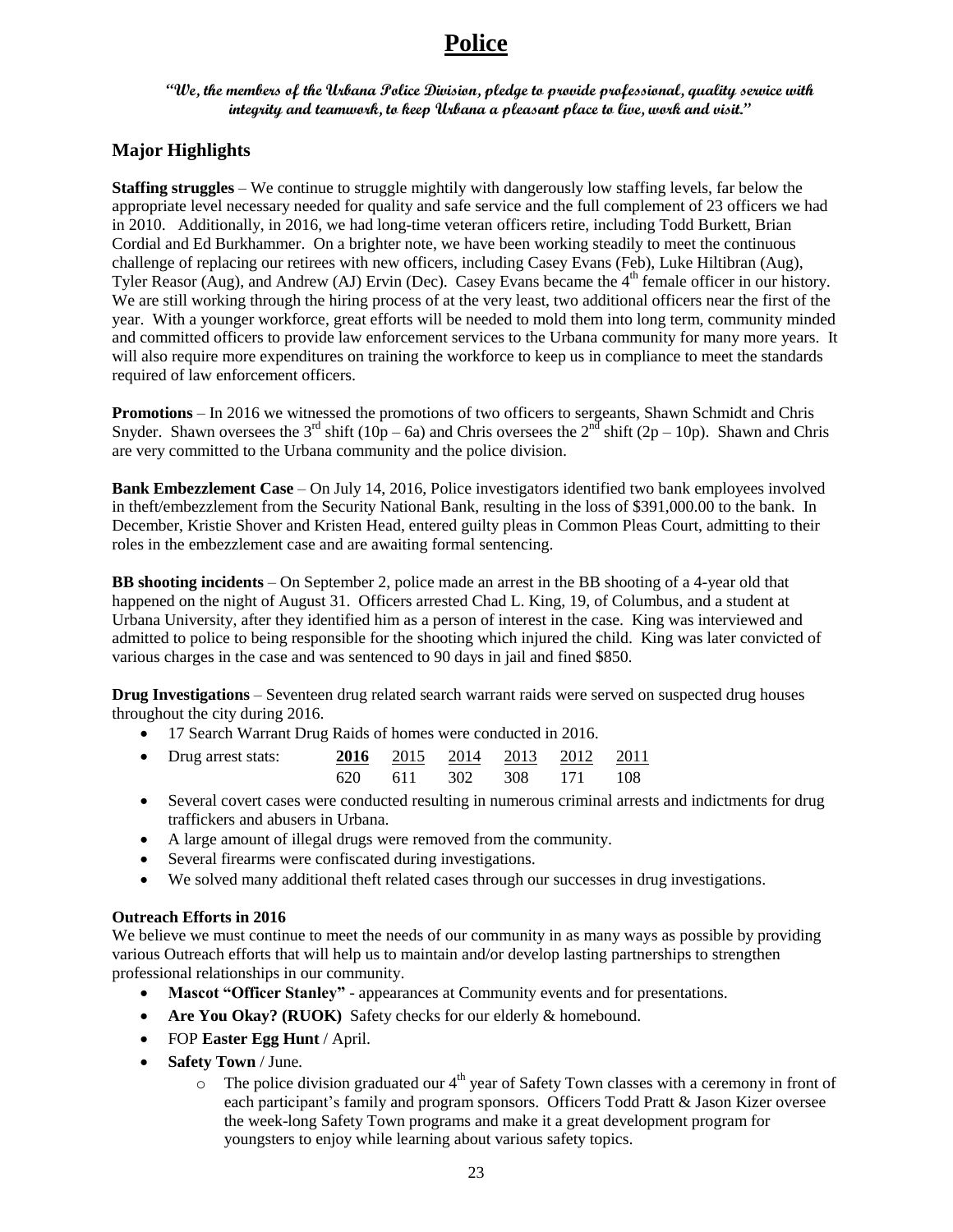- Chief Lingrell purchased the lunches for the **Habitat for Humanity** building crews working on the new Harmon Avenue residence.
- **Drug Drop-off** / April & October.
- In August and December Chief Lingrell, Sgt. Snyder, Ofc. Steve Molton & Ofc. Mike Hughes, along with family and friends, prepared and served the monthly **Community Mea**l at the Episcopal Church of the Epiphany.
- On September 10, Chief Lingrell ran in the "**Alicia Titus Peace Memorial**" 5-K run. Five other officers handled traffic control throughout the route. For our efforts, the Titus family presented the Alicia Titus Peace Memorial Award to the Urbana Police Division for 2017.
- FOP **Halloween Treats** / October.
- FOP **Community Christmas** / December.
	- $\circ$  In addition to providing Christmas gifts for over 100 Urbana children this year, the FOP/Community Christmas program provided gifts to several children spending their Christmas in Dayton's Children's Hospital. In partnership with the KTH organization special gifts were delivered to the hospital by Officers Todd Pratt and Tyler Reasor, on behalf of KTH and the UPD.
- Public Speaking & Crime Prevention programs

#### **Employee Recognition**

During our annual 2016 Division meeting we recognized several officers for their special efforts and successes to the division and to the community during 2015. Those honored were:

- *Distinguished Duty* Award recipients David Reese, Ed Burkhammer (2), Josh Jacobs, Todd Pratt (2), Shawn Schmidt, Chris Snyder, Mike Cooper, Jason Kizer & Brandon McCain
- *Exceptional Duty* Award recipients David Reese, Josh Jacobs & Chris Snyder
- *Police Chief's Challenge Coin* Award recipients Seth King, Todd Pratt & Brandon McCain
- *Physical Fitness* Award recipients Shawn Schmidt, Jason Kizer, Mike Cooper, Brandon McCain, Josh Jacobs, David Reese, Seth King & Matt Lingrell

#### **Citizen Recognition**

During a July 19, 2016 City council meeting, Mr. Larry Lawson III was presented with the Urbana Police Division's "**Civilian Service Award**" for his help in the investigation of a repeat sex offender, committing new criminal acts involving a minor in our jurisdiction.

#### **Training 2016**

- Officer Robbie Evans received training to become the manager of our radar (speed) detection equipment program, taking over the role one of our retirees had handled.
- Officers Cade Hunt & Casey Evans attended a seminar at Wittenberg University on "Response to Sexual Trauma Crimes".
- Officer Todd Pratt attended a weeklong School Resource Officer training program at the Columbus Police Academy. While we not currently have the staffing to allow us to have a SRO program, we remain hopeful that we will one day soon be able to have the staffing that will allow for this much needed assignment.
- Officers Brandon McCain, Cade Hunt & Casey Evans attended "the Bullet Proof Mind" training in Miamisburg, presented by the well-known military veteran and author Dave Grossman.
- Sgt. Shawn Schmidt attended the 3-Day Midwest Crisis Negotiators Conference in Columbus, to keep sharp his hostage & barricaded subject crisis negotiations skills.
- Officers Cade Hunt & Casey Evans attended a 4-day Crisis Intervention training.
- Sgt. Chris Snyder attended a  $1<sup>st</sup>$  Line Supervisor program.
- Sergeants Dave Reese and Josh Jacobs were trained to conduct lab testing on suspected marijuana offences, and are able to provide testimony on such for UPD drug cases.
- Sgt. Josh Jacobs is participating in the 2016-17 Champaign County Leadership program.
- Officer Brandon McCain attended a weeklong "Police Bike Patrol" training at the Columbus Police Academy.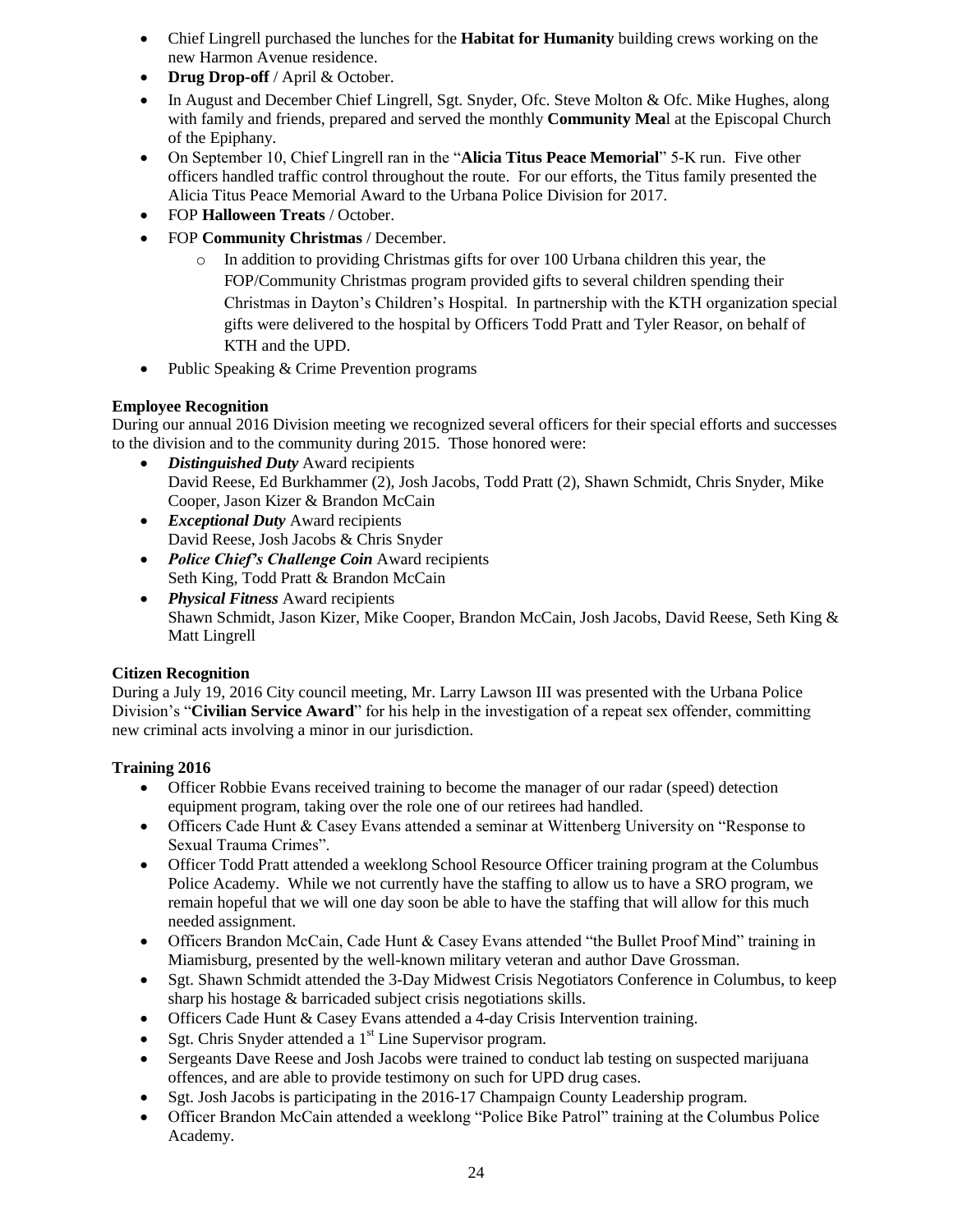#### **New Equipment in 2016**

- Patrol Car
- Covert Body Wire for undercover police investigations
- Four new handguns to replace those of retiring officers
- Two Kenwood portable radios
- Four digital cameras
- Hand held Speed/Measuring Laser, valued at \$2,000, which was given to us for free from State of Ohio for our Division's loyal participation in statewide traffic safety initiatives.
- Ten new bullet-proof vests; 6 replacement vests for current officers and 4 for new hired officers\
- Lab equipment for testing suspected marijuana offences

### **Sharing Our Vision for 2017 and Beyond:**

- We will continue with the open homicide investigation of Louis Taylor which occurred on October 24, 2011 (he died on November 17, 2011).
- Drug Investigations We will continue with our Drug Enforcement strategy begun in 2013.
- Hiring and training new police officers to replace the ones we lost in 2016 and will lose in 2017 to resignation or retirement.
- Continuing to build an administrative leadership team with many new faces and roles for newly promoted officers.

| OTBana I blice Division Activity Blaustics for 2010 |        |                  |                |          |              |  |  |
|-----------------------------------------------------|--------|------------------|----------------|----------|--------------|--|--|
|                                                     | 2016   | 2015             | 2014           | 2013     | 2012         |  |  |
| Calls for Service                                   | 13,158 | 13,191           | 13,116 12,851  |          | 16,167       |  |  |
| Arrests                                             | 1,835  | 1,780            | 1,511          | 1,759    | 1,707        |  |  |
| Felonies                                            | 415    | 375              | 305            | 291      | 168          |  |  |
| Misdemeanors                                        | 1,420  | 1,405            | 1,206          | 1,468    | 1,539        |  |  |
| <b>Offense Reports</b>                              | 2,123  | 1,956            | 1,763          | 1,898    | 2,049        |  |  |
| Homicides                                           | 1      | $\boldsymbol{0}$ | 1              | 1        | $\mathbf{1}$ |  |  |
| Robberies                                           | 6      | 3                | 4              | 6        | 3            |  |  |
| <b>Burglaries</b>                                   | 79     | 71               | 82             | 71       | 93           |  |  |
| Rapes                                               | 5      | 9                | 12             | 7        | 9            |  |  |
| <b>Sexual Assaults</b>                              | 15     | 27               | 19             | 9        | 16           |  |  |
| <b>Assaults</b>                                     | 134    | 134              | 118            | 130      | 142          |  |  |
| Thefts                                              | 378    | 445              | 432            | 425      | 516          |  |  |
| <b>Auto Thefts</b>                                  | 25     | 16               | 11             | 19       | 21           |  |  |
| Forgery/Fraud                                       | 52     | 21               | 67             | 95       | 68           |  |  |
| Vandalism/Criminal Damaging                         | 205    | 218              | 170            | 168      | 240          |  |  |
| Drug Offense                                        | 383    | 409              | 302            | 308      | 171          |  |  |
| <b>Traffic Citations</b>                            | 876    | 1,108            | 1,089          | 1,336    | 1,695        |  |  |
| OVI's                                               | 47     | 82               | 94             | 108      | 105          |  |  |
| DUS's                                               | 172    | 187              | 167            | 173      | 224          |  |  |
| Speed                                               | 68     | 161              | 103            | 240      | 493          |  |  |
| <b>Traffic Control Device</b>                       | 49     | 36               | 31             | 51       | 91           |  |  |
| <b>Parking Citations</b>                            | 16     | 33               | 47             | 31       | 232          |  |  |
| <b>Crash Reports</b>                                | 407    | 403              | 424            | 380      | 419          |  |  |
| <b>Fatal Crashes</b>                                | 1      | 2                | $\overline{0}$ | $\theta$ | 1            |  |  |
| <b>Mental Health Complaints</b>                     | 64     | 80               | 107            | 154      | 116          |  |  |
| Suicide (includes attempts)                         | 17     | 33               | 35             | 41       | 33           |  |  |
| Curfew                                              | 38     | 23               | 12             | 10       | 14           |  |  |
| <b>Alarms</b>                                       | 734    | 981              | 493            | 423      | 454          |  |  |
| Dead Body (non-criminal)                            | 14     | 17               | 16             | 19       | 16           |  |  |
| <b>Business/House Checks</b>                        | 1,135  | 1,665            | 1,584          | 1,264    | 946          |  |  |

#### **Urbana Police Division Activity Statistics for 2016**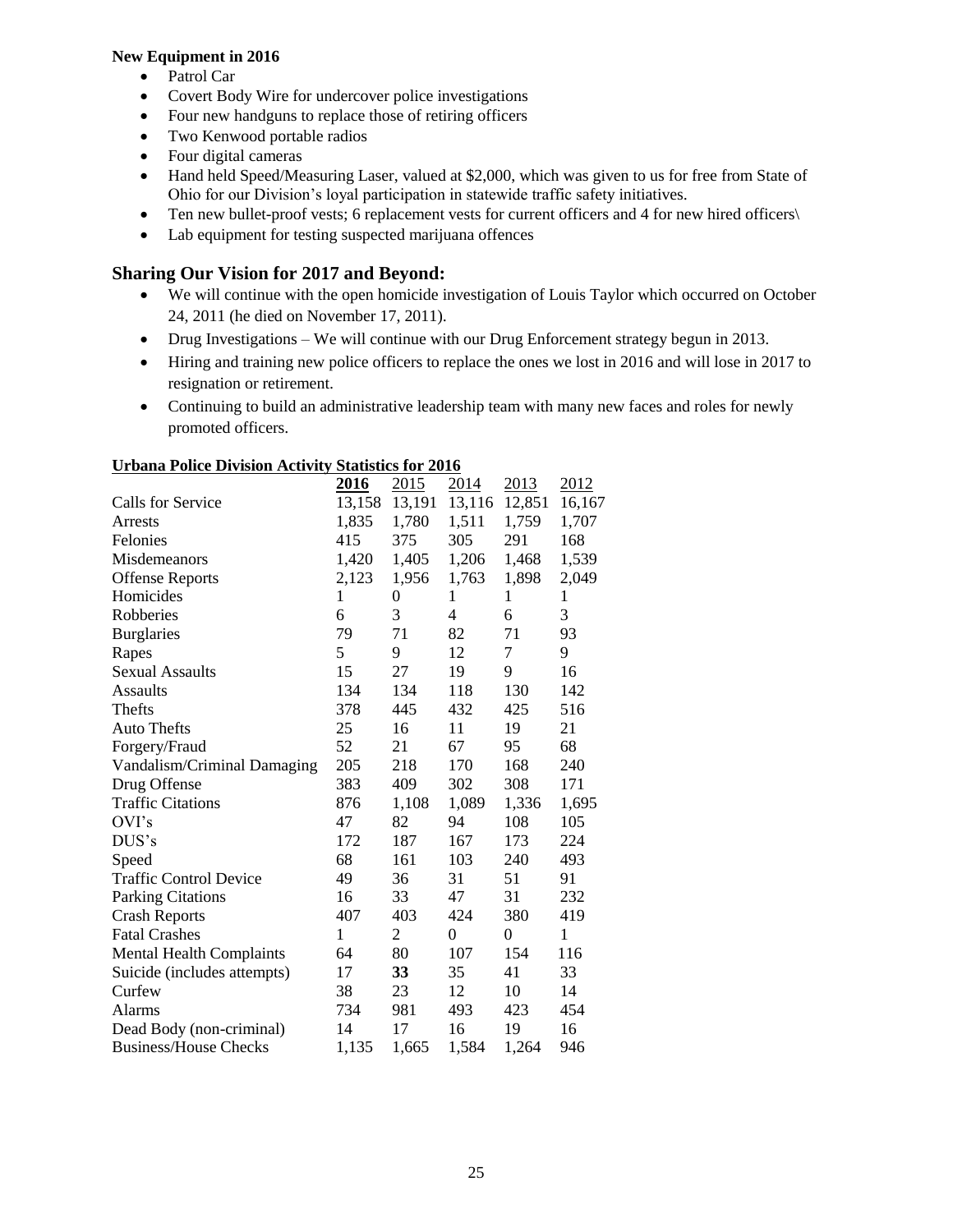# **PUBLIC WORKS Water**

The City of Urbana is committed to consistently deliver a water supply that meets or exceeds all health, safety and quality requirements of state and federal mandates. In addition to supplying safe drinking water, the Water Division also supports key initiatives in the community:

- Promoting public health
- Maintaining adequate flow for the Fire Department
- Supporting a strong economic development initiative and
- Contributing to our community's overall quality of life.

#### **Operations Summary**

The Water Division is responsible to the community for the delivery of water required for daily consumption, fire protection and industrial use.

|                                 | 2012      | 2013      | 2014      | 2015      | 2016             |
|---------------------------------|-----------|-----------|-----------|-----------|------------------|
|                                 | Actual    | Actual    | Actual    | Actual    | <b>Projected</b> |
| <b>Million Gallons Pumped</b>   | 733.36 MG | 718.71 MG | 685.37 MG | 674.83 MG | 669.95 MG        |
| <b>Million Gallons Sold</b>     | 510.46 MG | 431.23 MG | 412.65 MG | 505.6 MG  | 527.63 MG        |
| <b>Percent Unaccounted</b>      | $30.4\%$  | 40%       | 39.7%     | $25.1\%$  | 21.24%           |
| <b>Number Water Connections</b> | 5448      | 5454      | 5454      | 5463      | 5463             |

|        | <b>Distribution Repair Digs</b> |        |        |        |        |
|--------|---------------------------------|--------|--------|--------|--------|
| 2011   | 2012                            | 2013   | 2014   | 2015   | 2016   |
| Actual | Actual                          | Actual | Actual | Actual | Actual |
|        |                                 |        |        |        |        |
| 117    | $72^{\circ}$                    | 91     | 105    | 65     | 56     |

In 2016 there were No Violations of the Safe Drinking Water Act.

#### **2016 Accomplishments**

- 11 monitoring wells were removed.
- The GAC media was replaced in vessels A1 and A2 at Old Troy Pike.
- The Gwynn St. Storage Tower was cleaned, painted and refurbished.
- The Potassium Permanganate chemical feed skid was rebuilt.

- Capital Improvement goals for 2017 include:
	- o Continued upgrading of Chemical Feed systems at SR29 WTP.
- The long-term goals include:
	- o Tank Modeling for placement and construction for a new East Tower
	- o Construction of a new East Tower
	- o Looped water lines for tower including Children's Home Road and Dugan
	- o Main Line replacement Phase 2
	- o Radio or Fix System Read for meters.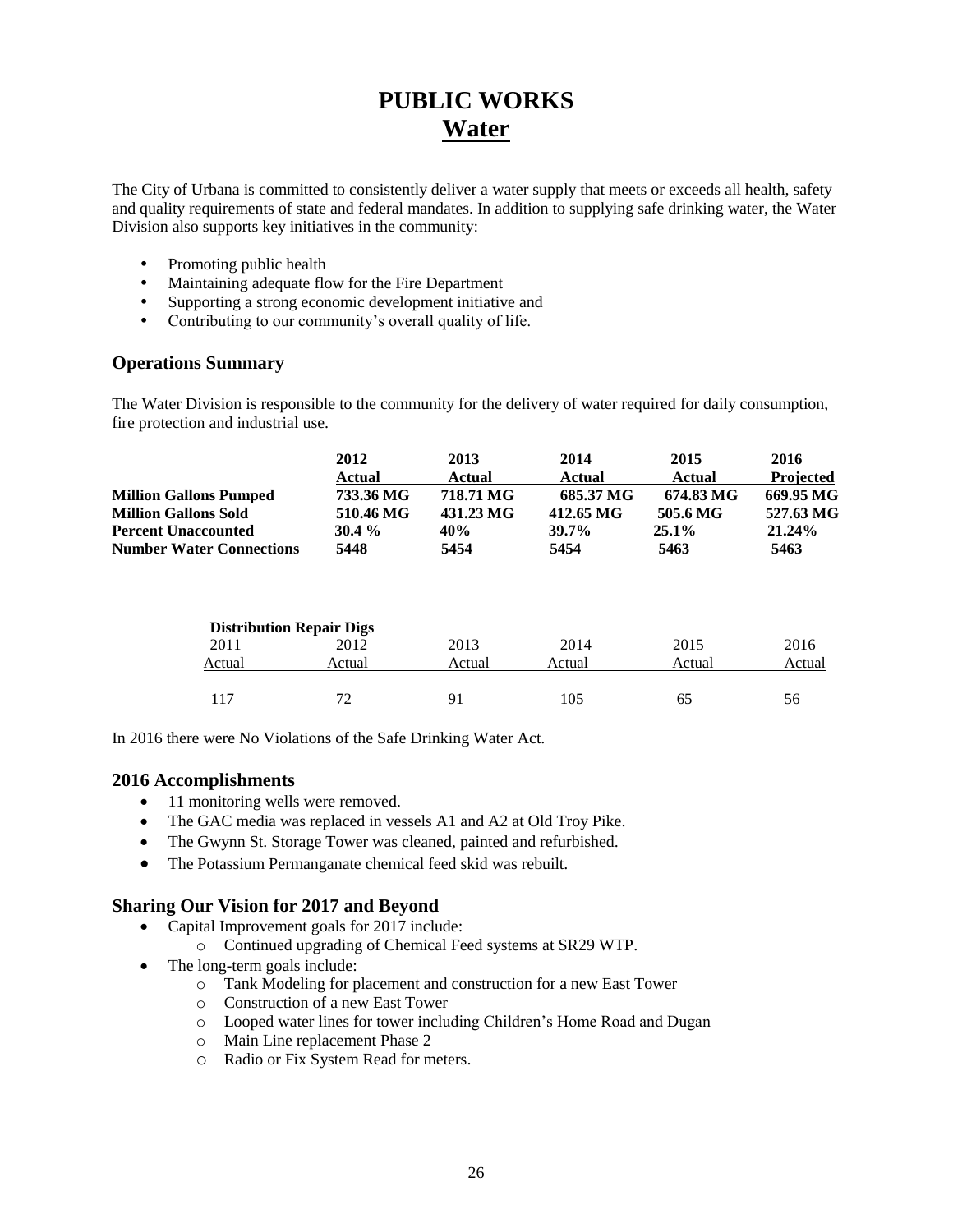# **PUBLIC WORKS Water Reclamation Facility**

The City of Urbana currently operates a 4.5 Million Gallon per Day (MGD) Water Reclamation Facility, NPDES Permit No. 1PD00011\*OD, effective December 1, 2015, and treats the municipal wastewater from the City and parts of Champaign County. The Plant is responsible for protecting the waters of the State of Ohio from pollution and is defined as a Publicly Owned Treatment Works (POTW). The NPDES Permit also requires the City to collect, sample, and treat all wastewater to very stringent standards, and requires the City to manage, monitor, and enforce an Industrial Pretreatment Program for all industries that discharge wastewater into the City's sanitary sewer system. The City of Urbana currently has 7 Industrial Users permitted under the Pretreatment Program with the addition of Rothschild's Berry Farm in early 2015. The IU's currently account for approximately 35% of Urbana's total daily flow. In addition to protecting waters of the State, the City of Urbana is regulated by the State of Ohio to protect public health. The City of Urbana maintains 77 miles of sanitary sewer and 1 major lift station located at the Vancrest nursing home. In 2016, we received 100 sewer calls, either due to potential back-up or sewer camera inspections needing done. Camera inspections of sewer laterals are a free service offered by the City to the citizens of Urbana.

### **Operations Summary**

- During the 2016 calendar year, the WRF treated 533 million gallons of wastewater, which is a decrease of 6% compared to calendar year 2015.
- Recorded a total of 36.22" of precipitation in 2016. This was a decrease of 15% compared to 2015 and 3.78" below 30 year average.
- As a by-product of domestic and industrial wastewater treatment, the City of Urbana produced 330 dry tons of bio-solids throughout calendar year 2016.
- The City of Urbana operates and maintains a Septage Receiving Facility with 14 registered haulers. In 2016, we accepted 4.3 million gallons of septic tank waste originating from Champaign and Clark counties. This was a 12% decrease compared to 2015.
- The City of Urbana WRF has currently operated 2,460 days without a lost time accident, and 1,552 days without an NPDES permit violation.
- The Urbana WRF staff currently consists of 2 staff members that hold a State of Ohio operator certification Class III license, and 3 operators holding Class I licenses.
- Sewer Maintenance staff cleaned  $10,542$ ' and video inspected 8,667' of sanitary sewer in 2016. This completed approximately half of the 2<sup>nd</sup> Ward.

The Urbana WRF staff coordinates the monitoring of the closed landfill located at Children's Home Rd. There are 16 ground water monitoring wells and 13 homeowner wells currently required for testing consisting of 78 parameters for each well. The EPA-required semi-annual sampling events were completed in 2016, including quarterly gas monitoring and homeowner well testing. A Statistical Evaluation on all monitoring wells was performed by our consultant. In addition to closed landfill corrective action plan, staff installed 20 passive vents under the technical direction of Hull and Associates to potentially remediate additional methane levels. This project was phase 1 of the study and required by OEPA.

Staff also oversees the Ohio EPA regulated Compost Facility located on Muzzy Rd. In 2016, we received 7,103 cubic yards of yard waste and distributed 464 cubic yards of compost. 400 cubic yards of leaves and chips distributed were due to an agreement with Mad River Topsoil.

Many control documents were updated in 2016. The Industrial Pretreatment Program documents were updated so each industry has their own sole-source discharge permit. This allows the industry to focus on the City of Urbana's local limits in addition to meeting national categorical discharge limits.

The City of Urbana WRF hired 2 staff members in 2016, due to resignations of 2 employees. The City of Urbana staff is dedicated to serving the citizens of Urbana while meeting and/or exceeding NPDES Permit limits and protecting the recreational uses of the Mad River.

A new vactor truck was ordered during the  $4<sup>th</sup>$  quarter of 2016, after council approval. Delivery is expected in March 2017.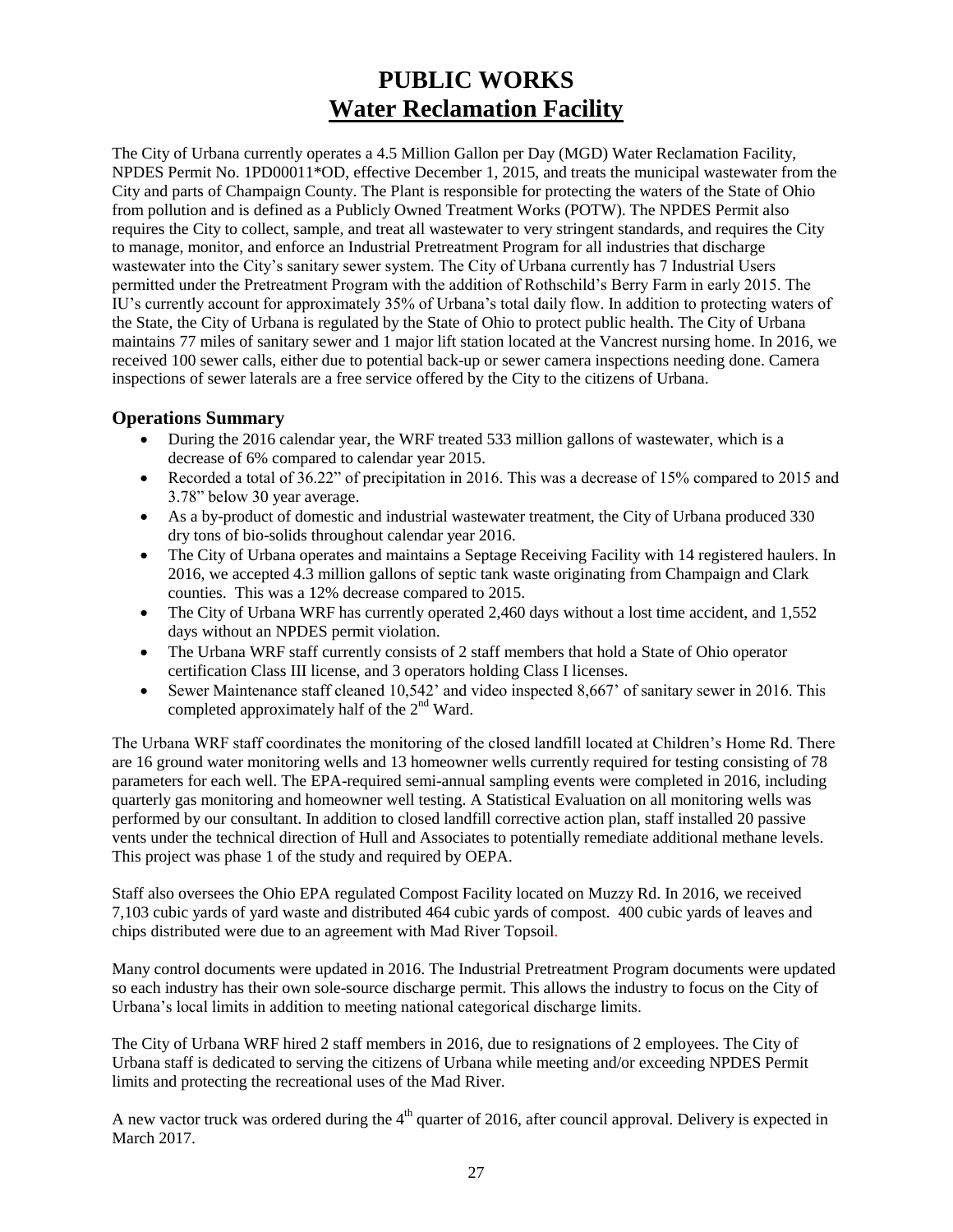- Local Limits study will begin in late 2017, with the strategic sampling of industrial discharge along with residential background flow. This data will be analyzed and used to develop influent loadings on the treatment plant. These loading parameters include heavy metals, solids, and organic loading, in addition to the side stream loadings from the septage receiving facility. This study will take approximately 6 months to complete.
- To meet requirements of Senate Bill 1, April 2015, a technical and financial capability study to reduce phosphorous is required to be completed by December  $1<sup>st</sup>$ , 2017. This study will include any cost associated to reduce phosphorous, monthly expense of O&M, along with estimated capital to achieve an average concentration of 1 mg/l. This study is being required throughout the state of Ohio, for plants discharging 1 million gallons or more that do not currently have a phosphorous limit, to reduce the potential growth of algae blooms and affecting drinking water sources.
- Multiple sanitary infrastructure projects are in process to be begin in 2017. The preliminary stages of the Powell Avenue sanitary extension has begun, as we strive to eliminate the Amherst pinch point and add flexibility for future growth outside City limits to the Southeast.
- Sewer Maintenance staff will continue video inspection and cleaning of the  $2<sup>nd</sup>$  Ward in early 2017, before continuing on to the  $3<sup>rd</sup>$  Ward, once complete.
- The City of Urbana WRF staff is dedicated to serving the citizens of Urbana, while improving water quality and protecting the recreational uses of the Mad River.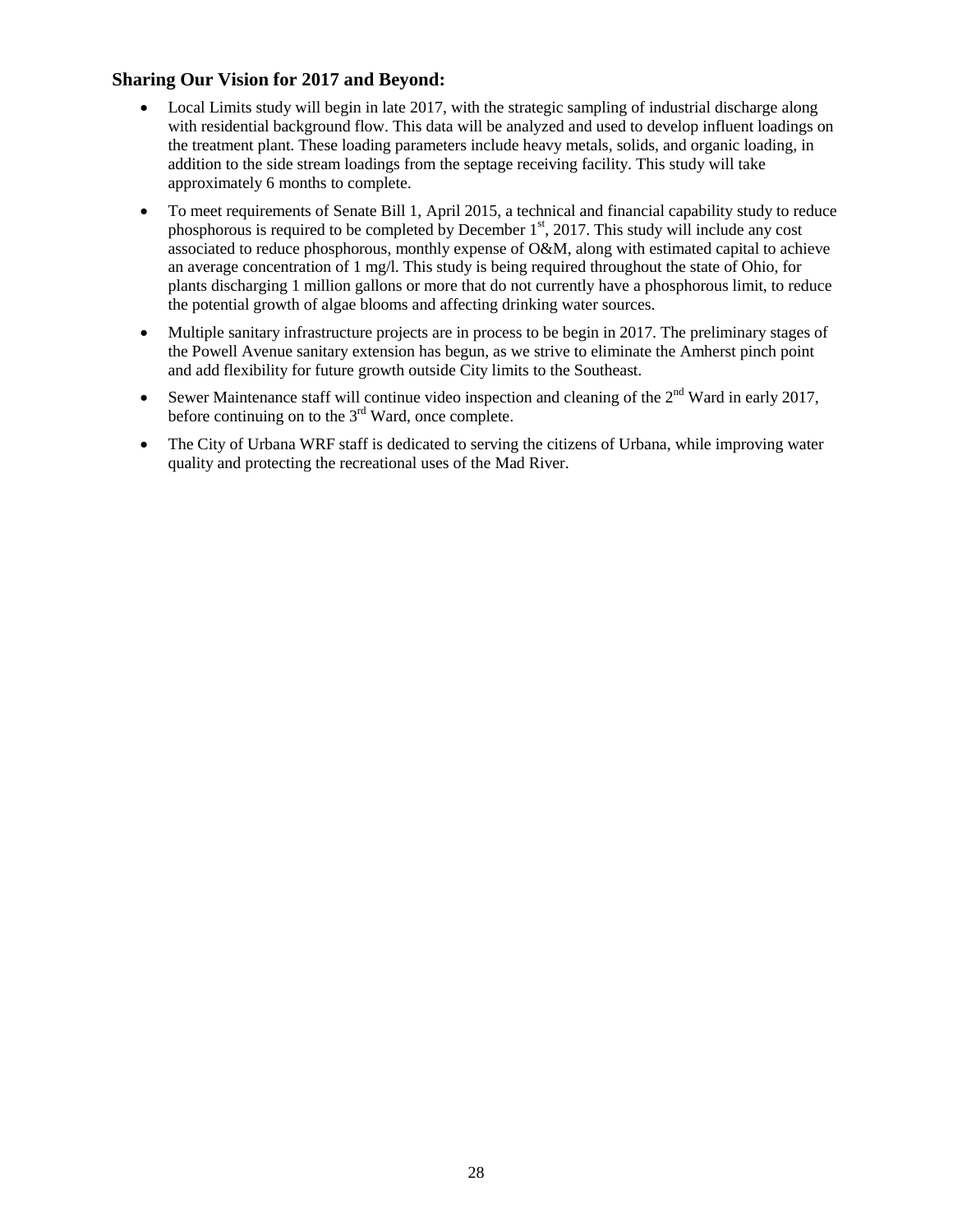# **PUBLIC WORKS Street**

### **Activity Summary:**

- Street Maintenance:
	- o Responsible for over seventy (70) miles of roadway within the corporation limits.
	- o 2016 recorded as a "light" winter.
		- One plow event
		- Additional 12 salt treatments 700 tons of road salt used
	- o 20 catch basins were replaced or repaired for our ageing storm system several storm sewer lines were also replaced or repaired.
	- o Assisted with tree removal and replacement throughout the City, including tree lawns, Oak Dale Cemetery and city parks system.
	- o Ongoing maintenance and repair of the traffic signals and designated street lights, along with the systematic maintenance and repair of our street signs.
	- o Assist Police and Fire Departments with accident clean-up.
	- o Replaced decorative lighting in town with retrofit LED lamps.
- Construction:
	- o The Street Department provides the necessary local support for all ODOT road projects.
- Misc. Items:
	- o Continued support to other City departments for emergencies and scheduled needs: including 56 water digs.
	- o Keep the miles of roadside ditches mowed and maintained.
	- o Happily continue support for the numerous community and citizen requests for Special Events including:
		- ParkFest!
		- **Art Affair on the Square**
		- Block Parties, Car Shows/Cruise-Ins, Tractor Pulls
		- Hoopla Parade & Simon Kenton Chili Cook Off/Festival
		- Numerous installations/removals of banners at East and South entrances to the City.
		- Banner placement on decorative light poles
		- Christmas Holiday Open House Downtown
		- Annual Christmas Parade

- Continue with professional support to all departments, helping to serve the residents of the city in the best way possible.
- Continue with a plan to replace all City Street marker signage, as the budget permits, to comply with updated regulations from the Ohio Department of Transportation.
- Continue prudence with departmental spending as we salvage all usable parts of decommissioned equipment to maintain and improve existing equipment.